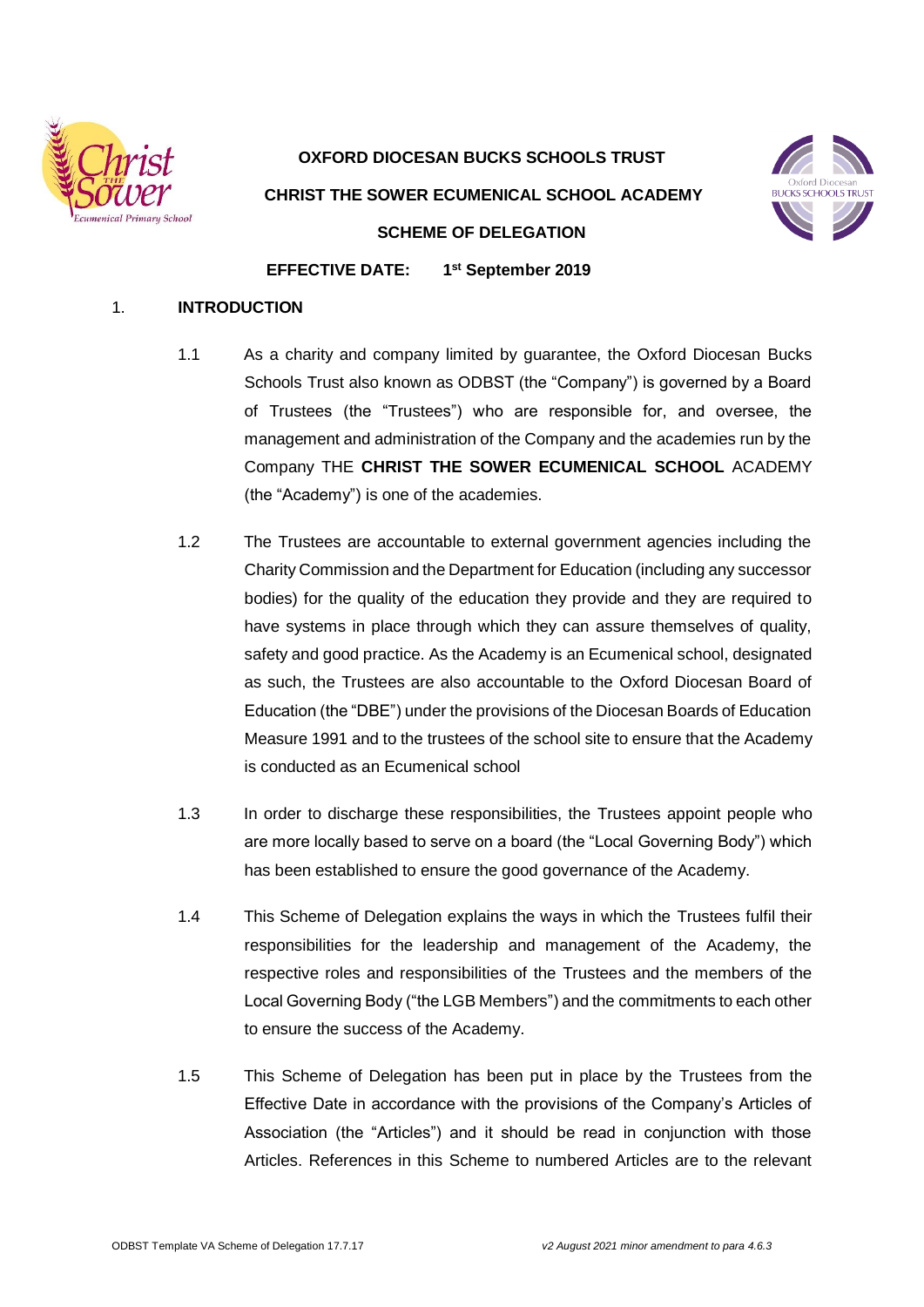clause of the Articles. References in this Scheme to numbered paragraphs are to the relevant paragraphs of this Scheme or its Appendix

# 2. **ETHOS AND MISSION STATEMENT**

2.1 The Academy's ethos is as follows:

Recognising its historic foundation, the Academy will preserve and develop its religious character in accordance with the principles of an Ecumenical and in partnership with the Churches at Parish and Diocesan level.

2.2 The Academy's mission statement is as follows:

The Academy aims to serve its community by providing an education of the highest quality within the context of Christian belief and practice. It encourages an understanding of the meaning and significance of faith and promotes Christian values through the experience it offers to all its pupils. The Academy is also committed to working collaboratively with other schools and academies regardless of their status or category.

# 3. **TRUSTEES' POWERS AND RESPONSIBILITIES**

- 3.1 The Trustees have overall responsibility and are the ultimate decision-making authority for all the work of the Company, including the establishing and running of schools and in particular the Academy as an Ecumenical school. This is largely exercised through strategic planning and the setting of policy. It is managed through business planning, monitoring of budgets, performance management, the setting of standards and the implementation of quality management processes and, in respect of the Academy, is done so together with the Local Governing Body in accordance with the terms and parameters set out in this Scheme. The Trustees have the power to direct change and set policy where required (again in accordance with the terms and parameters set out in this Scheme and, subject to their powers under the Articles).
- 3.1A The Trustees have agreed that, in respect of the Academy only, the Local Governing Body shall have the ability to identify areas needing school improvement and to formulate its own plans and strategies to deal with such issues provided always that such plans and strategies are compatible with the Company's overall strategies and policies and have been approved in writing by the Trustees before implementation.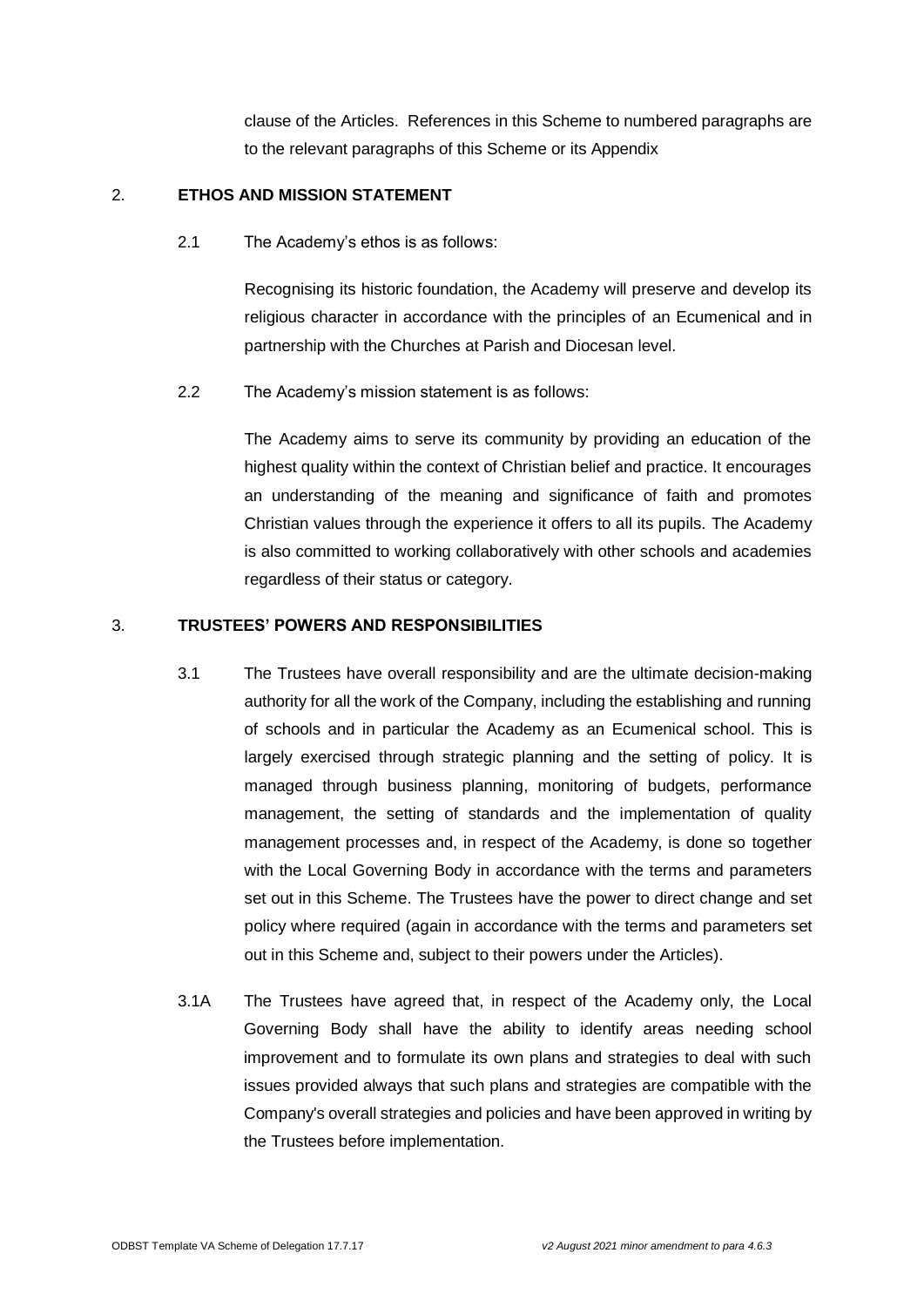- 3.2 The Trustees have a duty to act in the fulfilment of the Company's Objects. The Trustees also have a duty to the DBE to uphold the Objects of the Company and to have regard to the advice of the DBE generally.
- 3.3 The Trustees will have regard to the interests of the other academies for which the Company is responsible in deciding and implementing any policy or exercising any authority in respect of the Academy.
- 3.4 Articles 101 and 101A provide for the appointment by the Trustees of committees to whom the Trustees may delegate certain of the functions of the Trustees. In further recognition of the Trustees' power to delegate under Articles 102 to 106, responsibility for the running of the Academy from the Effective Date will be delegated to the Local Governing Body.
- 3.5 The constitution, membership and proceedings of the Local Governing Body is determined by the Trustees, and this Scheme of Delegation expresses such matters as well as setting out the authority delegated to the Local Governing Body in order to enable the Local Governing Body to run the Academy and fulfil the Academy's mission.

# 4. **CONSTITUTION OF THE LOCAL GOVERNING BODY**

## 4.1 **Members of the Local Governing Body**

- 4.1.1 The number of people who shall sit on the Local Governing Body shall be not less than three but, unless otherwise determined by the Trustees, shall not be subject to any maximum.
- 4.1.2 The Local Governing Body shall have the following members ("the LGB Members"):
	- 4.1.2.1 8 LGB Members appointed under clause 4.2.1 (the "Foundation LGB Members")
	- 4.1.2.2 1 Staff LGB Member, appointed under clause 4.2.2;
	- 4.1.2.3 2 Parent LGB Members elected or appointed under clause 4.2.5; and
	- 4.1.2.4 The head teacher of the Academy (the "Principal").
	- 4.1.2.5 Not applicable.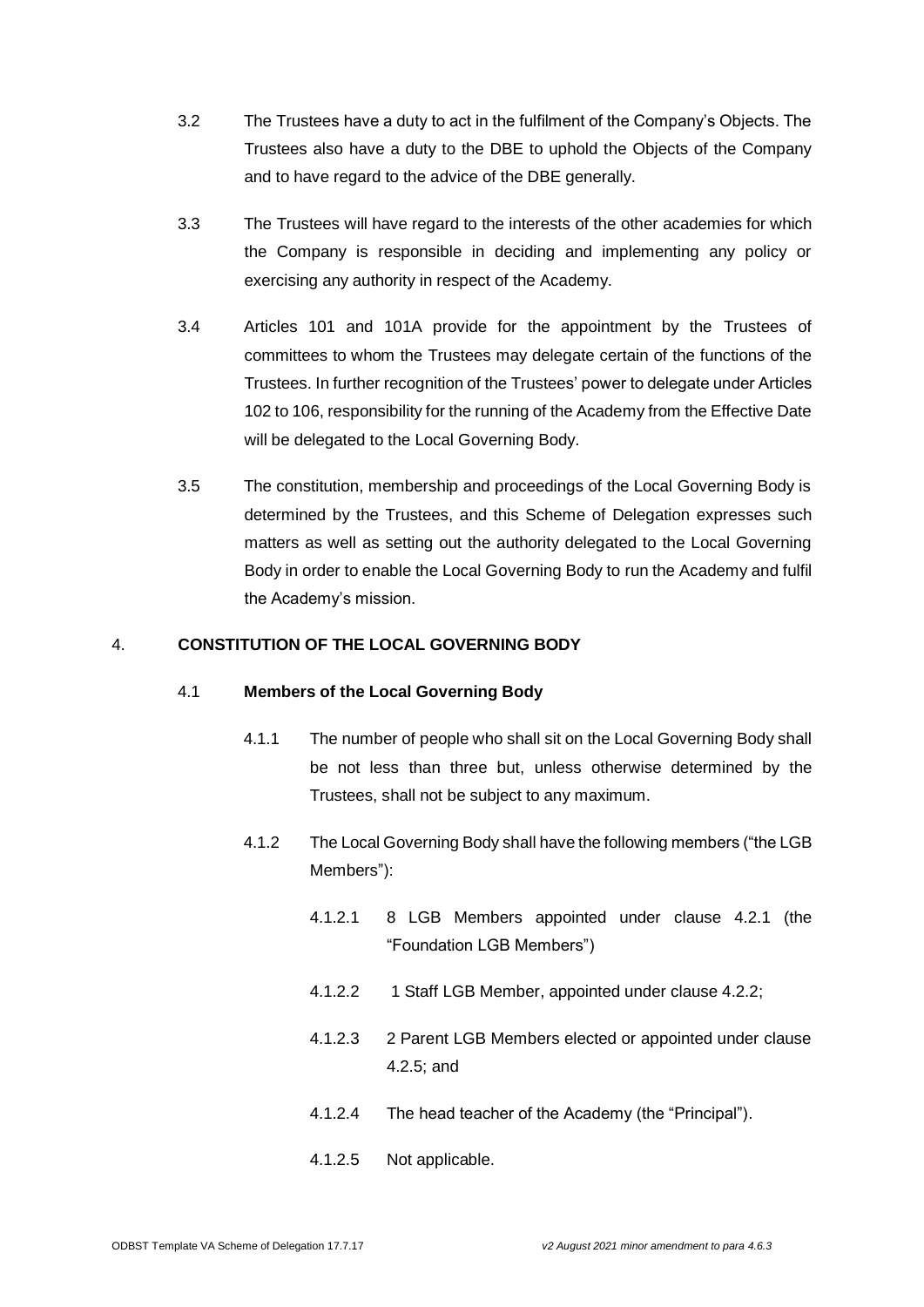4.1.2.6 Not applicable.

- 4.1.3 The Local Governing Body may also have co-opted LGB Members appointed under clause 4.3.
- 4.1.4 The Trustees (all or any of them) shall also be entitled to serve on the Local Governing Body and attend any meetings of the Local Governing Body. Any Trustee attending a meeting of the Local Governing Body shall count towards the quorum for the purposes of the meeting and shall be entitled to vote on any resolution being considered by the Local Governing Body provided that the number of Trustees present and voting does not form a majority of the total number of attendees present and voting.
- 4.1.5 All persons appointed or elected to the Local Governing Body shall give a written undertaking to the Trustees to uphold the Objects of the Company.

# 4.2 **Appointment of LGB Members**

- 4.2.1 The Foundation LGB Members shall be appointed by the Oxford Diocesan Board of Education (ODBE), having regard to the advice and nomination of the Trustees. In making the nomination to ODBE the Trustees shall have regard to the need to ensure the Christian Foundation of the school is reflected, and that the people serving on the Local Governing Body between them have an appropriate range of skills and experience and due attention is given to succession planning.
- 4.2.2 The Trustees may appoint a person employed at the Academy to serve as a Staff LGB Member ("the Staff LGB Member") on the Local Governing Body through such process as the Trustees may determine, provided that the total number of such persons (including the Principal) does not exceed one third of the total number of persons on the Local Governing Body. The positions held by those employed at the Academy (e.g. teaching and non teaching) may be taken into account when considering appointments.
- 4.2.3 In appointing a person to serve on the Local Governing Body who is employed at the Academy the Trustees shall invite nominations from all staff employed under a contract of employment or a contract for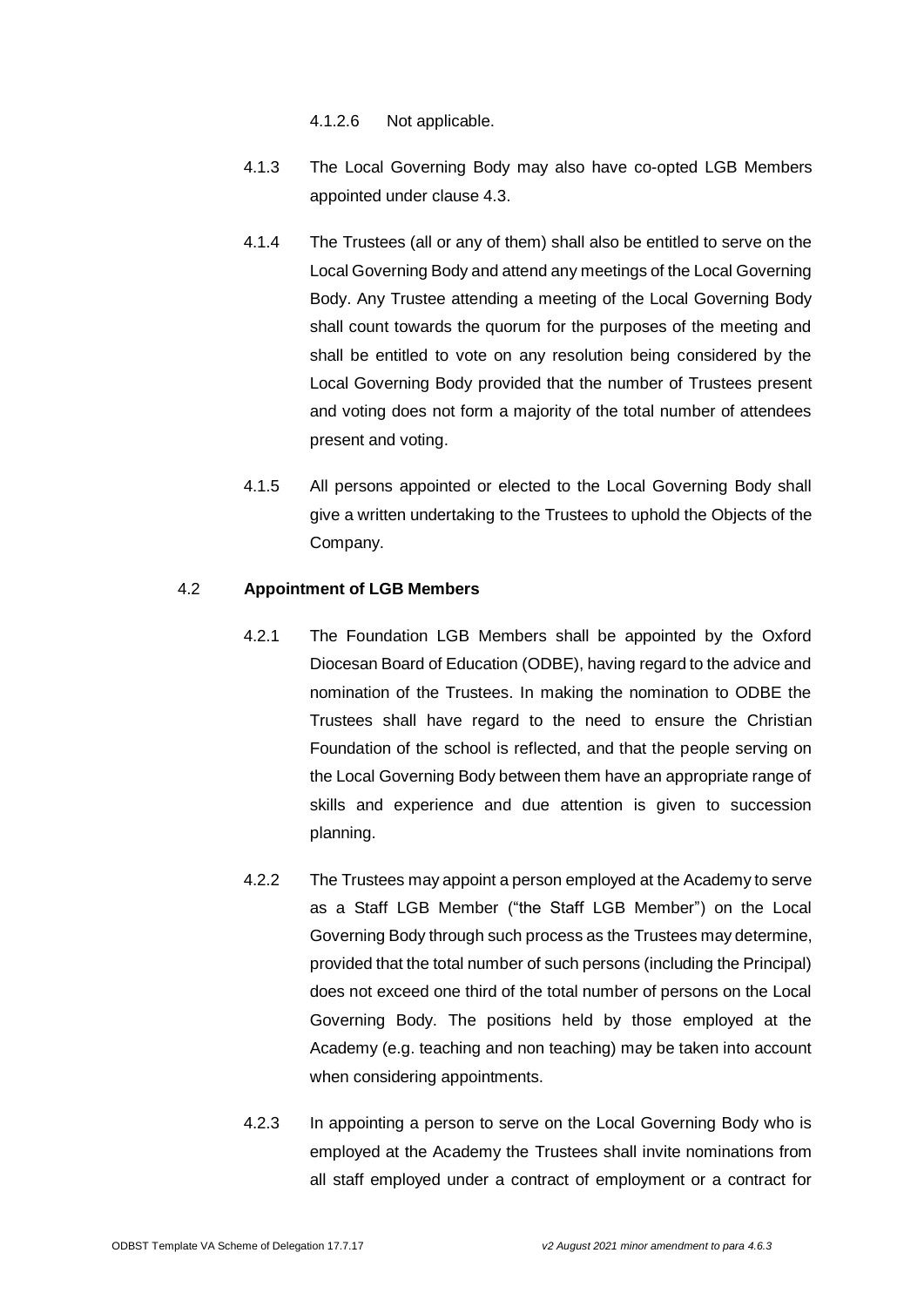services or otherwise engaged to provide services to the Academy (excluding the Principal) and, where there are any contested posts, shall hold an election by a secret ballot. All arrangements for the calling and the conduct of the election and resolution of questions as to whether any person is an eligible candidate shall be determined by the Trustees.

- 4.2.4 The Principal shall be treated for all purposes as being an *ex officio* LGB Member.
- 4.2.5 Subject to clause 4.2.9, the Parent LGB Members shall be elected by parents of registered pupils at the Academy and he or she must be a parent of a pupil at the Academy at the time when he or she is elected.
- 4.2.6 The Trustees shall make all necessary arrangements for, and determine all other matters relating to, an election of the Parent LGB Members, including any question of whether a person is a parent of a registered pupil at the Academy.
- 4.2.7 Where a vacancy for a Parent LGB Member is required to be filled by election, the Trustees shall take such steps as are reasonably practical to secure that every person who is known to them to be a parent of a registered pupil at the Academy is informed of the vacancy and that it is required to be filled by election, informed that he or she is entitled to stand as a candidate, and vote at the election, and given an opportunity to do so.
- 4.2.8 The Parent LGB Members shall be appointed by the Trustees if the number of parents standing for election is less than the number of vacancies.
- 4.2.9 In appointing a person to be a Parent LGB Member pursuant to clause 4.2.9, the Trustees shall appoint a person who is the parent of a registered pupil at the Academy; or where it is not reasonably practical to do so, a person who is the parent of a child of compulsory school age.

### 4.3 **Co-opted members of the Local Governing Body**

4.3.1 The Local Governing Body with the written consent of the Trustees may appoint up to 2 persons to be co-opted to the Local Governing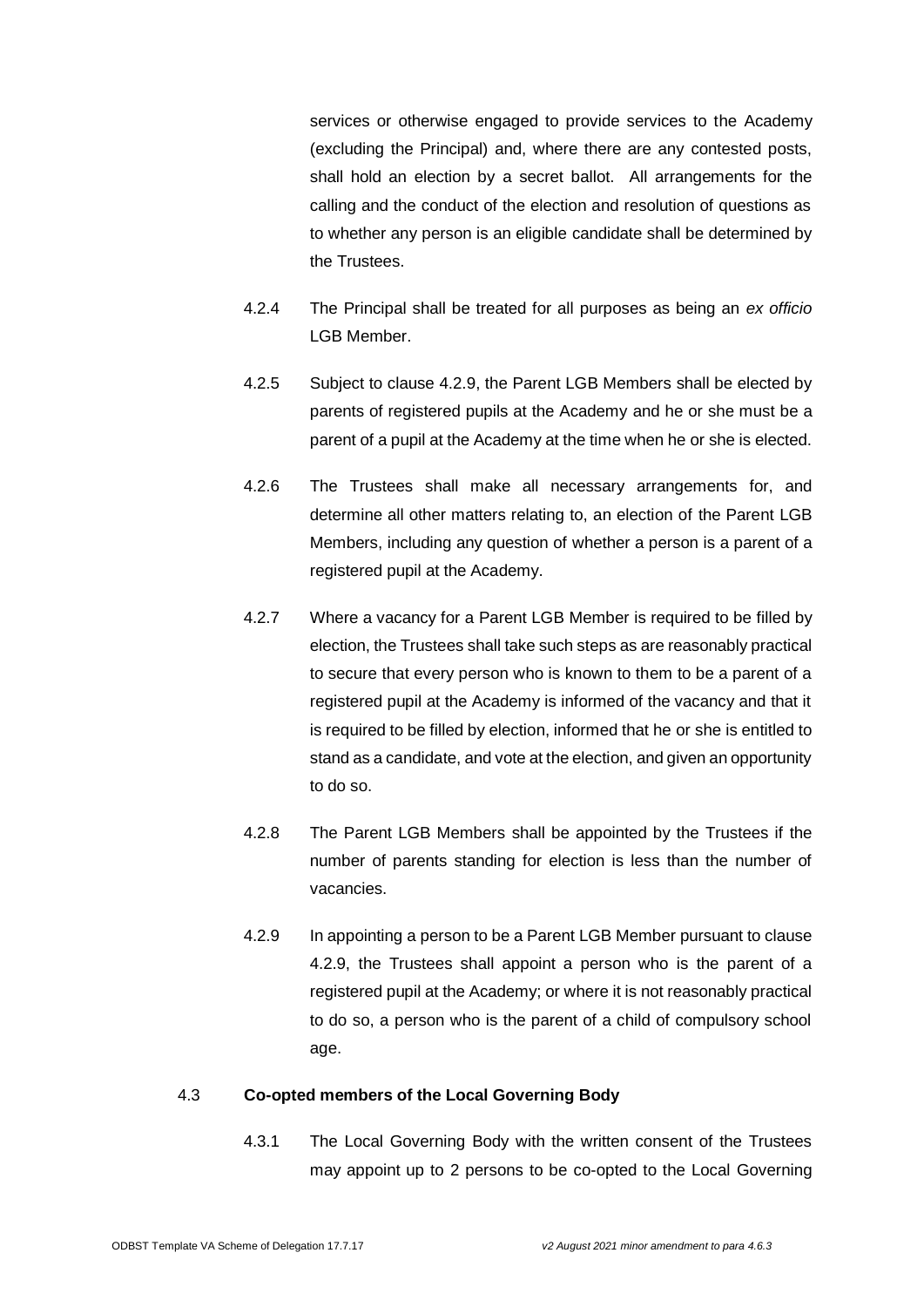Body ("Co-opted LGB Members"). The Local Governing Body may not co-opt a person who is employed at the Academy if thereby the number of persons employed at the Academy serving on the Local Governing Body would exceed one third of the total number of persons serving on the Local Governing Body (including the Principal).

4.3.2 In appointing Co-opted LGB Members, the Local Governing Body and the Trustees shall have regard to the need to ensure that the LGB Members between them have an appropriate range of skills and experience and due attention is given to succession planning.

# 4.4 **Term of office of LGB Members**

4.4.1 The term of office for any LGB Member shall be 4 years, save that this time limit shall not apply to the Principal (who shall serve *ex officio*) and to Co-opted LGB Members (who shall serve for 2 years). Subject to remaining eligible to be a particular type of member on the Local Governing Body, any person may be re-appointed or re-elected (including being co-opted again) to the Local Governing Body.

# 4.5 **Resignation and removal of LGB Members**

- 4.5.1 A LGB Member shall cease to hold office if he or she resigns his or her office by notice to the Local Governing Body (but only if at least three persons will remain in office when the notice of resignation is to take effect) or is disqualified under Article 4.6.
- 4.5.2 A LGB Member shall cease to hold office if he or she is removed by the person or persons who appointed him or her. Whilst acknowledging that no reasons need to be given for the removal of a LGB Member by a person or persons who appointed him or her, any failure to uphold the values of the Company and/or the Academy or to act in a way which is appropriate in light of this Scheme of Delegation will be taken into account. The Trustees acknowledge that the removal of all LGB Members would only normally occur in the following circumstances:
	- 4.5.2.1 Where, in the reasonable opinion of the Trustees, a significant budget deficit has arisen and the Local Governing Body has failed to remedy or taken appropriate steps to remedy to the Trustees' satisfaction within one Academy term;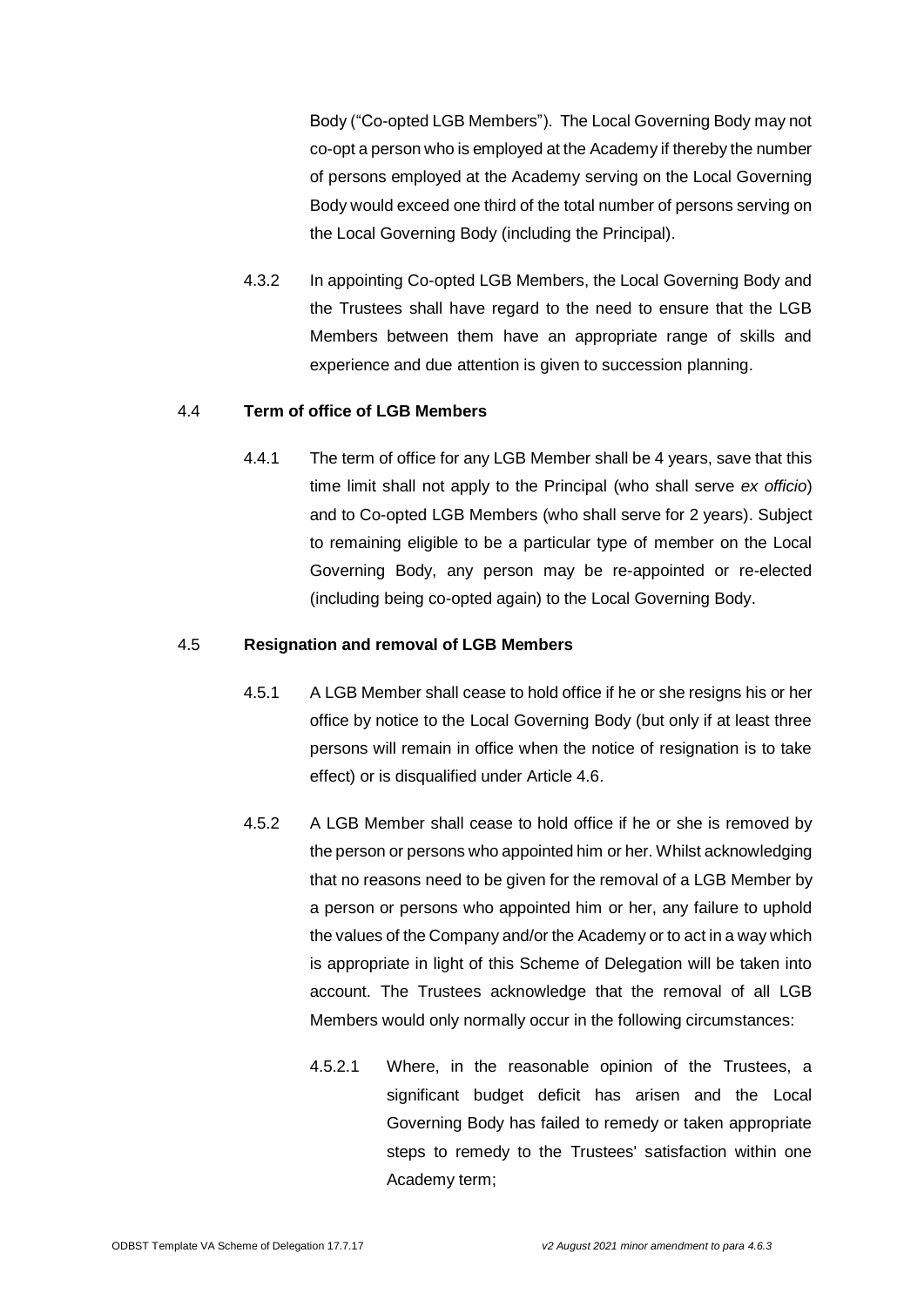- 4.5.2.2 Where the Academy is given an inadequate or future equivalent Ofsted report;
- 4.5.2.3 Where either (i) a review of the Academy's governance has been carried out by the Company or any external agency and has highlighted, in the reasonable opinion of the Trustees, areas requiring improvement and the Local Governing Body has failed to address or resolve such significant weaknesses within one Academy term; or (ii) the Local Governing Body has refused to participate in such review of the Academy's governance within one Academy term.
- 4.5.3 If the Staff LGB member ceases to work at the Academy then he or she shall be deemed to have resigned and shall cease to serve on the Local Governing Body automatically on termination of his or her work at the Academy.
- 4.5.4 Where a LGB Member resigns his or her office or is removed from office, that person or, where he or she is removed from office, those removing him or her, shall (as necessary) give written notice thereof to the Local Governing Body who shall inform the Trustees.

### 4.6 **Disqualification of members of the Local Governing Body**

- 4.6.1 No person shall be qualified to serve as a LGB Member unless he or she is aged 18 or over at the date of his or her election or appointment. No current pupil of the Academy shall be entitled to serve as a LGB Member
- 4.6.2 A LGB Member shall cease to hold office if he or she becomes incapable by reason of mental disorder, illness or injury of managing or administering his or her own affairs.
- 4.6.3 A LGB Member shall cease to hold office if he or she is absent without the permission of the Chair of the Local Governing Body from all the meetings of the Local Governing Body held within a period of six months and the Local Governing Body resolves that his or her office be vacated.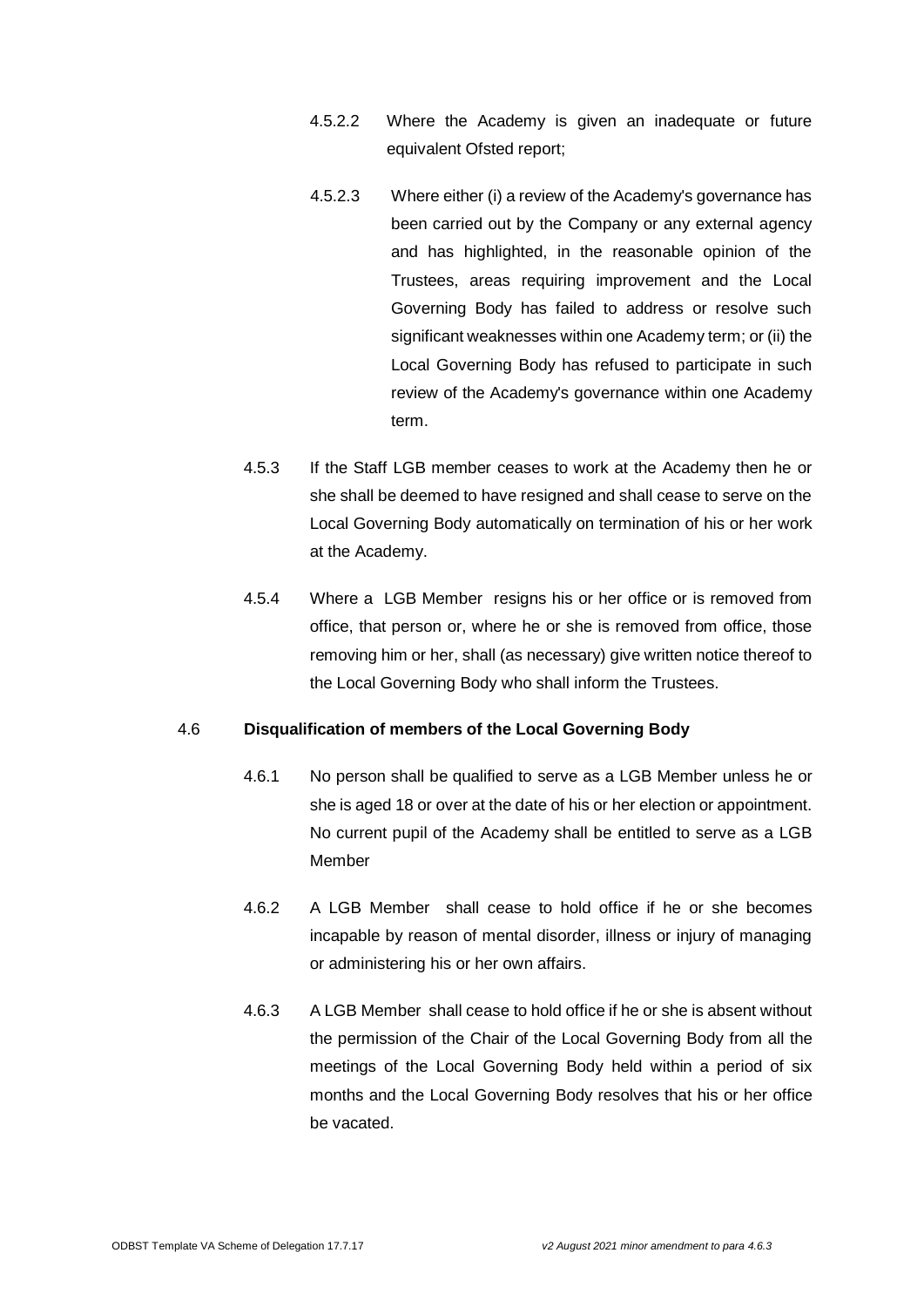- 4.6.4 A person shall be disqualified from serving on the Local Governing Body if:
	- 4.6.4.1 His or her estate has been sequestrated and the sequestration has not been discharged, annulled or reduced; or
	- 4.6.4.2 He or she is the subject of a bankruptcy restrictions order or an interim order.
- 4.6.5 A person shall be disqualified from serving on the Local Governing Body at any time when he is subject to a disqualification order or a disqualification undertaking under the Company Trustees Disqualification Act 1986 or to an order made under section 429(2)(b) of the Insolvency Act 1986 (failure to pay under county court administration order).
- 4.6.6 A LGB Member shall cease to hold office if he or she would cease to be a Trustee by virtue of any provision in the Companies Act 2006 or is disqualified from acting as a trustee by virtue of section 178 of the Charities Act 2011 (or any statutory re-enactment or modification of those provisions).
- 4.6.7 A person shall be disqualified from serving on the Local Governing Body if he or she has been removed from the office of charity trustee or trustee for a charity by an order made by the Charity Commission or the High Court on the grounds of any misconduct or mismanagement in the administration of the charity for which he or she was responsible or to which he or she was privy, or which he or she by his or her conduct contributed to or facilitated.
- 4.6.8 A person shall be disqualified from serving on the Local Governing Body at any time when he or she is:
	- 4.6.8.1 included in the list kept by the Secretary of State under section 1 of the Protection of Children Act 1999; or
	- 4.6.8.2 disqualified from working with children in accordance with Section 35 of the Criminal Justice and Court Services Act 2000; or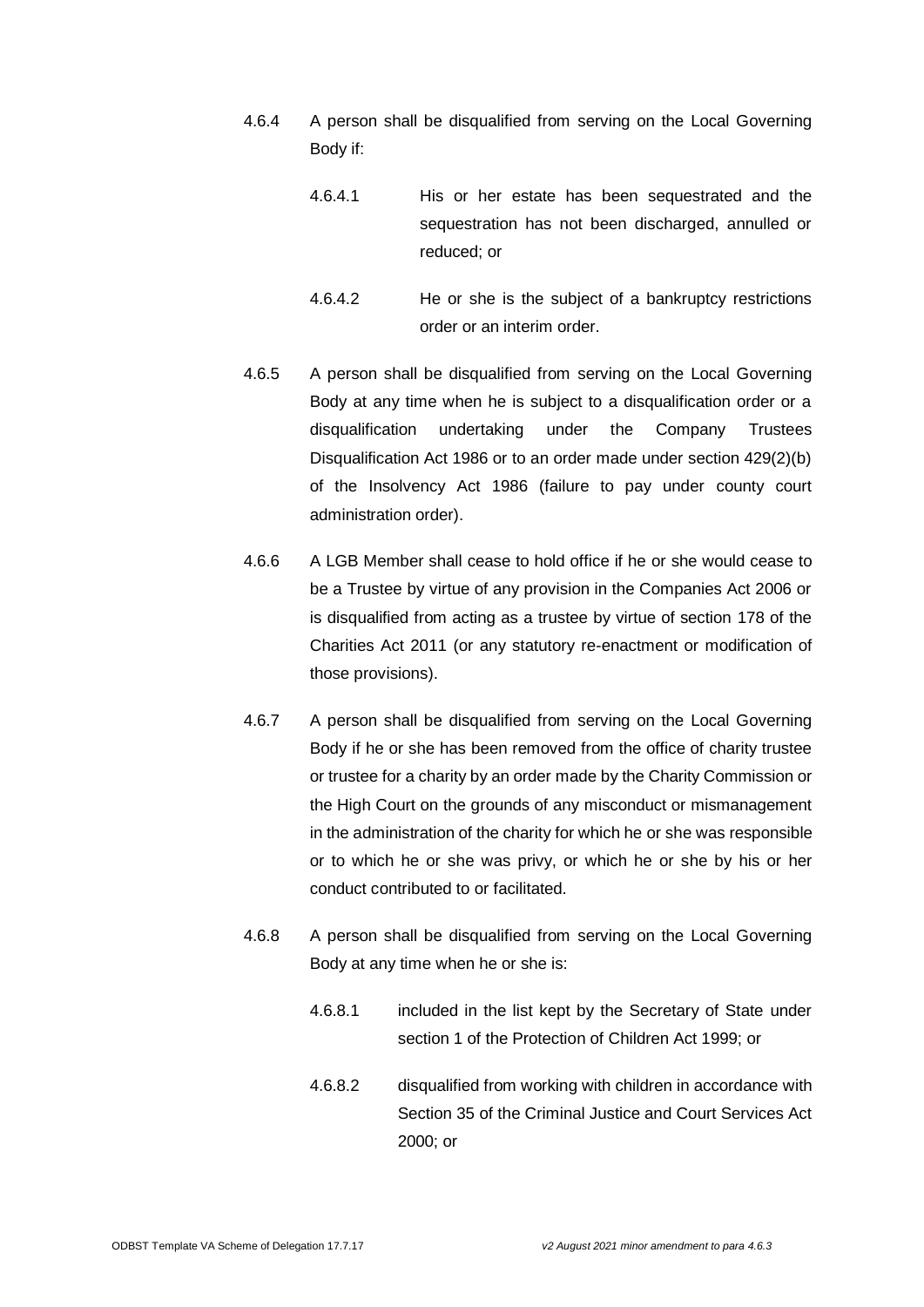- 4.6.8.3 barred from regulated activity relating to children (within the meaning of section 3(2) of the Safeguarding Vulnerable Groups Act 2006).
- 4.6.9 A person shall be disqualified from serving on the Local Governing Body if he or she is a person in respect of whom a direction has been made under section 142 of the Education Act 2002 or is subject to any prohibition or restriction which takes effect as if contained in such a direction.
- 4.6.10 A person shall be disqualified from serving on the Local Governing Body where he or she has, at any time, been convicted of any criminal offence, excluding any that have been spent under the Rehabilitation of Offenders Act 1974 as amended, and excluding any offence for which the maximum sentence is a fine or a lesser sentence except where a person has been convicted of any offence which falls under section 178 of the Charities Act 2011.
- 4.6.11 After the Academy has opened, a person shall be disqualified from serving on the Local Governing Body if he or she has not provided to the chair of the Local Governing Body a criminal records certificate at an enhanced disclosure level under section 113B of the Police Act 1997. In the event that the certificate discloses any information which would in the opinion of either the Chair of ODBST or the CEO after consultation with the Chair of Governors of the Local Governing Body confirm their unsuitability to work with children that person shall be disqualified. If a dispute arises as to whether a person shall be disqualified, a referral shall be made to the Secretary of State to determine the matter. The determination of the Secretary of State shall be final.
- 4.6.12 Where, by virtue of these provisions, a person becomes disqualified from serving on the Local Governing Body, or was proposed to so serve, he or she shall upon becoming so disqualified give written notice of that fact to the Local Governing Body who shall inform the Trustees, the DBE and the Trustees.
- 4.6.13 This clause 4.6 and paragraph 2 of the Appendix shall also apply to any member of any committee of the Local Governing Body who is not a LGB Member.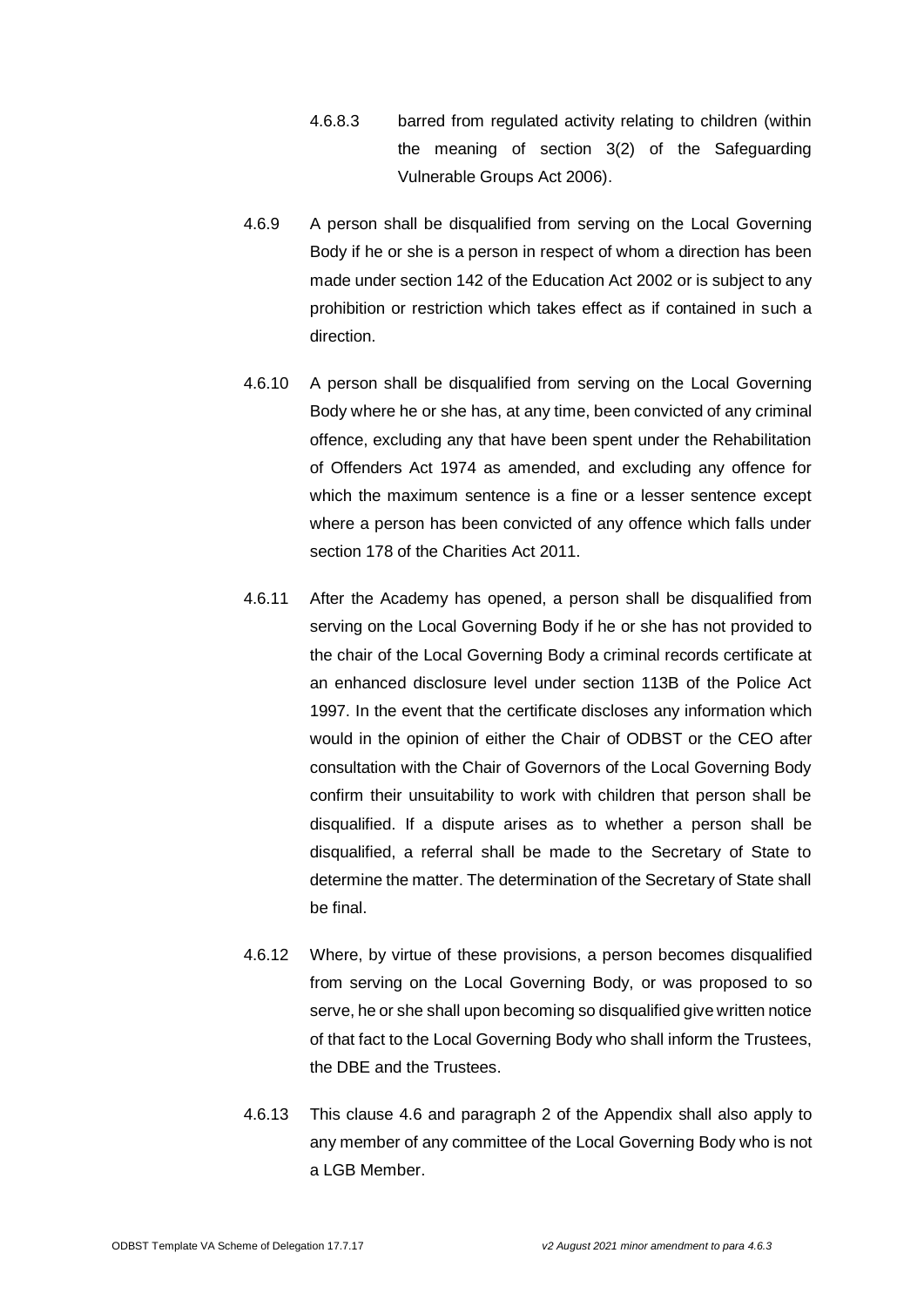### 5. **DELEGATED POWERS**

#### 5.1 **General Provisions**

- 5.1.1 Subject to provisions of
	- (a) the Companies Act 2006;
	- (b) the Articles;
	- (c) The strategic plan and policies of the Trustees of the Company;
	- (d) Any Budget set by the Trustees for the Academy;
	- (e) And any directions given and rules and regulations set by the Trustees of the Company,

the management of the business of the Academy shall otherwise be delegated by the Trustees to the Local Governing Body who may exercise all the powers of the Company in so far as they relate to the Academy, in accordance with the terms of this Scheme of Delegation and the procedures in the ODBST Financial Handbook. No alteration of the Articles and no such direction shall invalidate any prior act of the Local Governing Body which would have been valid if that alteration had not been made or that direction had not been given. Except as provided for in this Scheme of Delegation, the powers given by this Scheme of Delegation shall not be limited by any special power given to the Trustees by the Articles or to the Local Governing Body by this Scheme of Delegation and a meeting of the Local Governing Body at which a quorum is present may exercise all the powers so delegated.

- 5.1.2 In general terms, the responsibility of the Trustees in so far as the business of the Academy is concerned is to determine the policy and procedures of the Academy and to consider and respond to strategic issues. The Trustees are free to decide what constitutes a strategic issue, having regard to all the circumstances.
- 5.1.3 Except as provided for in this Scheme of Delegation, in addition to all powers hereby expressly conferred upon the Local Governing Body and without detracting from the generality of the powers delegated, the Local Governing Body shall have the following powers, namely: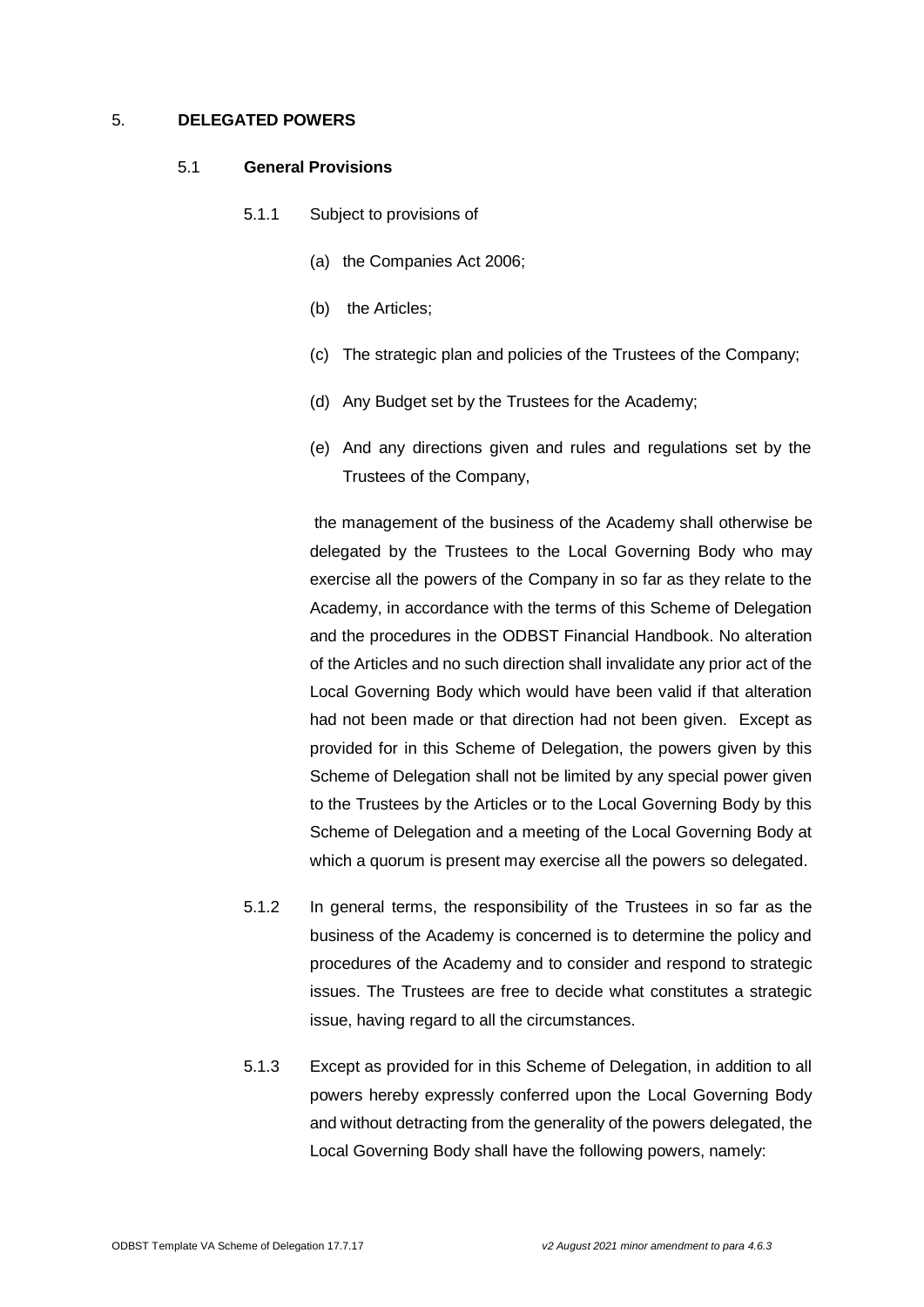- 5.1.3.1 to expend certain funds of the Company as permitted by clause 5.3 in such manner as the Local Governing Body shall consider most beneficial for the achievement of the Object of the Company in so far as it relates to the Academy; and
- 5.1.3.2 to enter into contracts, in accord with the procedures in the ODBST Financial Handbook, on behalf of the Company in so far as they relate to the Academy.
- 5.1.4 In the exercise of its powers and functions, the Local Governing Body shall observe any directions given by the Trustees.
- 5.1.5 Any bank account in which any money of the Company in so far as it relates to the Academy is deposited shall be operated by the Local Governing Body in the name of the Company and according to the financial scheme.

### 5.2 **Ethos and Mission**

- 5.2.1 Whilst the Local Governing Body shall be responsible for ensuring that the Academy is conducted in accordance with its ethos and mission referred to in clause 2, the determination of the Academy's ethos and mission statement shall be the responsibility of the Trustees who shall not make any alteration to the religious character of the Academy or the conduct of the Academy as an Ecumenical school without the consent of the Diocesan Board of Education.
- 5.2.2 At all times, the Trustees and the Local Governing Body shall ensure that the Academy is conducted in accordance with the Objects of the Company, the terms of the trust governing the use of the land which is used for the purposes of the Academy and any agreement entered into with the Secretary of State for the funding of the Academy.

### 5.3 **Finance**

5.3.1 In acknowledgement of the receipt by the Trustees of funds in relation to the Academy, provided by the Secretary of State, donated to the Company and generated from the activities of the Company, the Trustees delegate to the Local Governing Body the responsibility to manage and expend all monies received on account of the Academy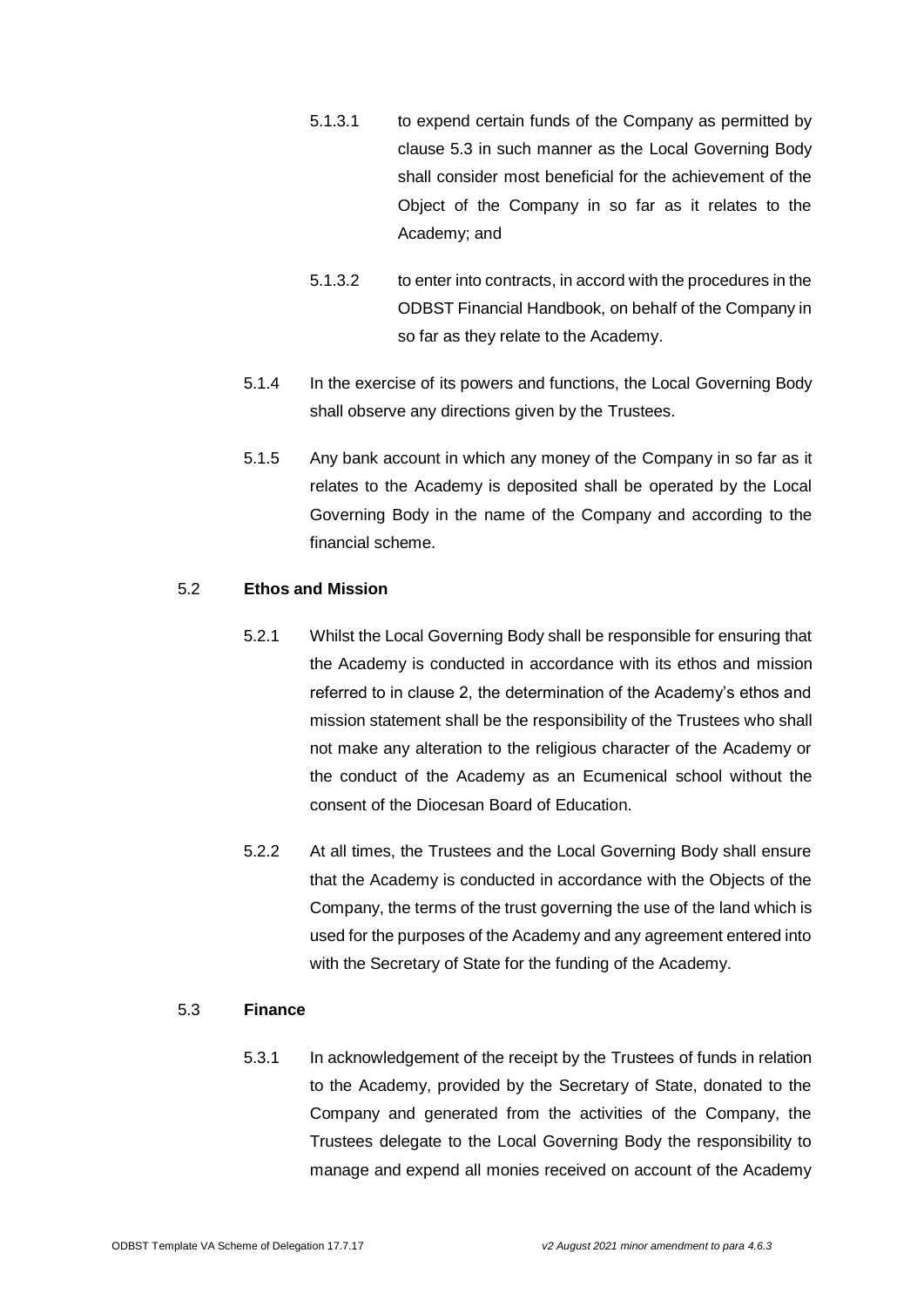for the purposes of the Academy less an amount to be determined each year by the Trustees in accordance with the Academy's budget.

- 5.3.2 Whilst the Local Governing Body shall have the power to enter into contracts on behalf of the Company in so far as they relate to the Academy pursuant to clause 5.1.3, the Local Governing Body shall first obtain the written consent of the Trustees to any contracts or expenditure for any single matter above such sum as shall be mandated by the Trustees in the ODBST Financial Handbook.
- 5.3.3 The accounts of the Company shall be the responsibility of the Trustees but the Local Governing Body shall provide such information about the finances of the Academy as often and in such format as the Trustees shall reasonably require. Without prejudice to the above, the Local Governing Body shall provide on request management accounts to the Trustees. The Local Governing Body will agree a budget with the Trustees.
- 5.3.4 The Local Governing Body shall ensure that proper procedures are put in place for the safeguarding of funds and that the requirements of the Academies Financial Handbook are observed at all times as well as any requirements and recommendations of the Trustees and the Secretary of State.
- 5.3.5 The Local Governing Body shall inform the Trustees of any need for significant unplanned expenditure and will discuss with the Trustees (and others as the Trustees shall require) options for identifying available funding.
- 5.3.6 The Local Governing Body shall follow the procedures in the ODBST Financial Handbook and develop appropriate risk management strategies and shall at all times adopt financial prudence in managing the financial affairs of the Company in so far as these relate to the Academy.
- 5.3.7 Subject to any contrary direction by the Trustees, the Local Governing Body shall at all times have in place a competent Finance Committee as provided for in Article 4.2 of the Appendix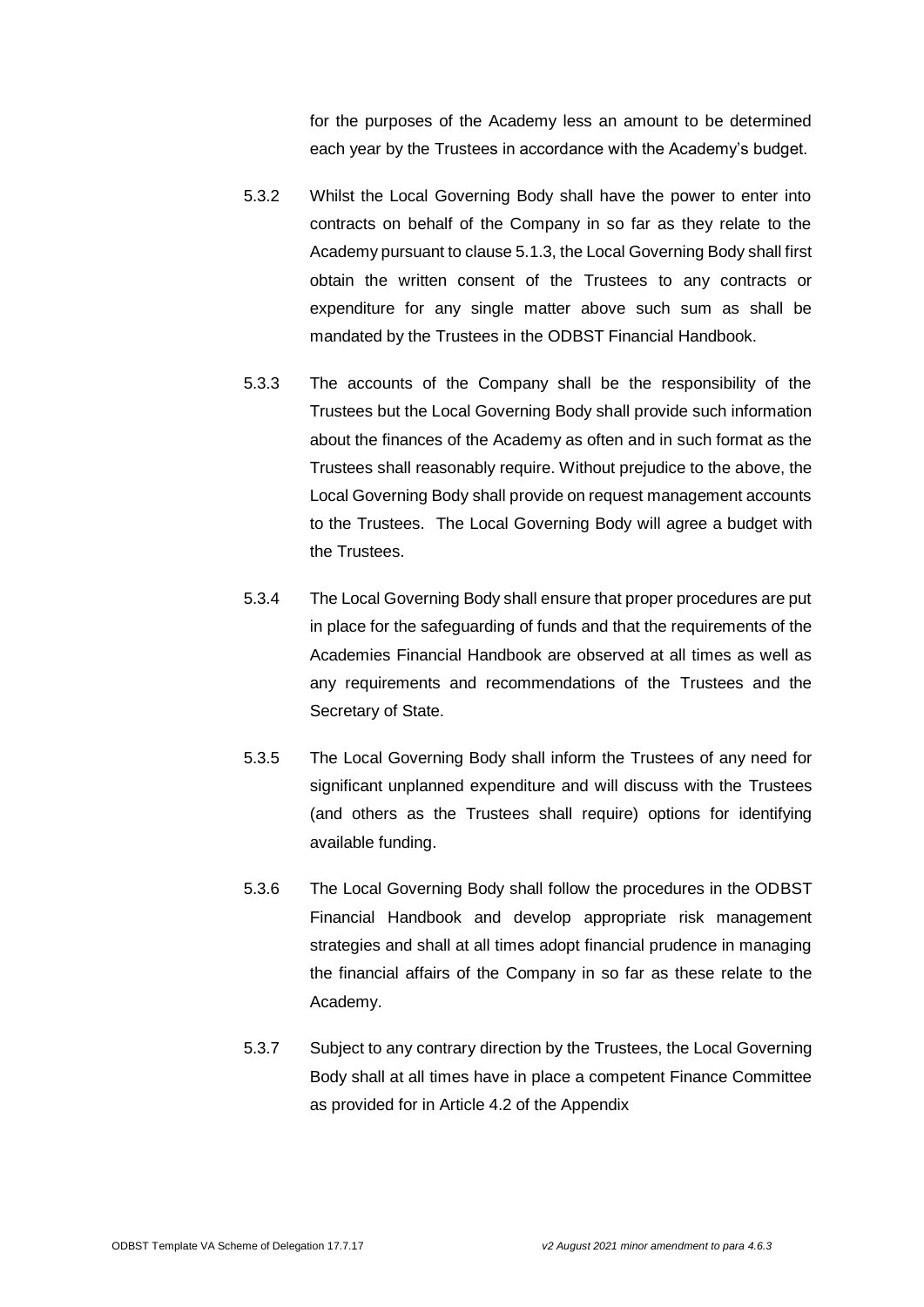5.3.8 Both the Trustees and the Local Governing Body acknowledge that neither the DBE nor the Trustees have any financial responsibility for the Company or the Academy in any situation.

# 5.4 **Premises**

- 5.4.1 Subject and without prejudice to clauses 5.3.2 and 5.4.4 and to the provisions of any Supplemental Agreement between the Trustees, the LGB Members and the Trustees, the maintenance of the buildings and facilities used in respect of the Academy is the responsibility of the Local Governing Body, who shall have regard at all times to the safety of the users of the buildings and the facilities and the legal responsibilities of the Trustees (and/or the Trustees or others) as owners of such buildings and facilities.
- 5.4.2 The Local Governing Body shall in conjunction with the Trustees develop a 5 year estate management strategy that will identify the suitability of building and facilities in light of long term curriculum needs and the need for and availability of capital investment to meet the Local Governing Body's responsibility to ensure the buildings and facilities are maintained to a good standard.
- 5.4.3 The responsibility for any disposals or acquisitions of land to be used by the Academy will be that of the Trustees and / or the Trustees.
- 5.4.4 Insuring the land and buildings used by the Academy will be the responsibility of the Trustees who shall recover the cost from the budget delegated to the Local Governing Body.

### 5.5 **Resources**

# 5.5.1 **Principal**

5.5.1.1 The Trustees shall appoint the Principal in accordance with the Articles, and with the full participation of the Local Governing Body. The Trustees and the Local Governing Body may delegate such powers and functions as they consider are required by the Principal for the internal organisation, management and control of the Academy (including the implementation of all policies approved by the Trustees and the Local Governing Body and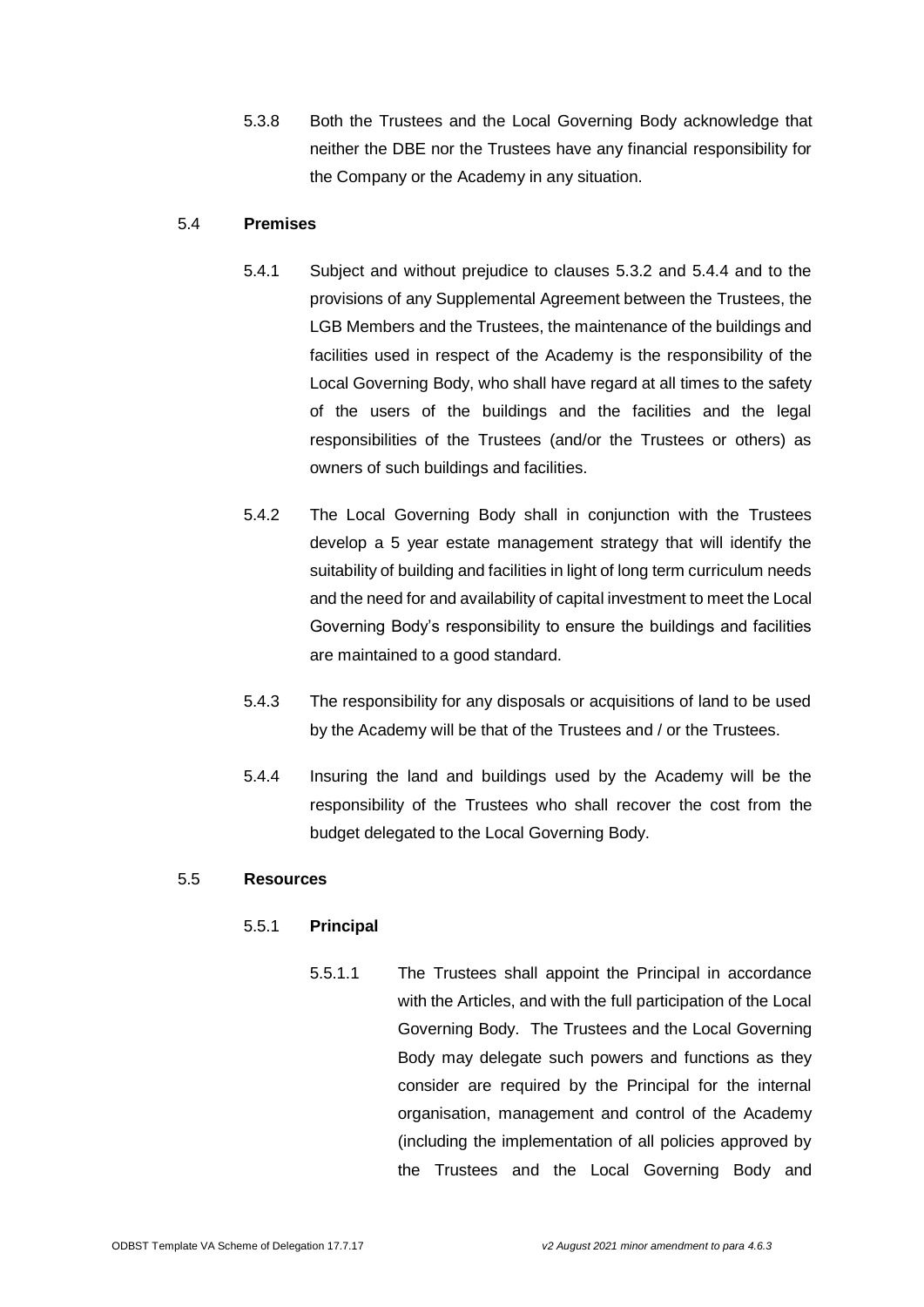(notwithstanding clause 5.6.1) for the direction of the teaching and curriculum at the Academy).

5.5.1.2 The Trustees shall ensure that the Principal is committed to supporting and promoting the objects of the Academy which include conducting the objects of the Company in accordance with the principles practices and tenets of an Ecumenical school.

## 5.5.2 **Other Staff**

- 5.5.2.1 The Local Governing Body shall be responsible for the appointment and management of all other staff to be employed at the Academy provided always that the Local Governing Body shall:
	- 5.5.2.1.1 comply with all policies dealing with staff issued by the Trustees from time to time including an agreed numbers of relevant staff and their pay scales (noting that the Company's pay policy is at the date of this scheme based on the model policy produced by Buckinghamshire County Council);
	- 5.5.2.1.2 take account of any pay terms set by the Trustees (noting that the Company's pay policy is as at the date of this Scheme based on the model policy produced by Buckinghamshire County Council);
	- 5.5.2.1.3 adopt any standard contracts or terms and conditions for the employment of staff issued by the Trustees (noting that the terms and conditions for the appointment of new staff have been negotiated by the Company with the relevant trade unions and that any subsequent amendments will be likewise negotiated and approved);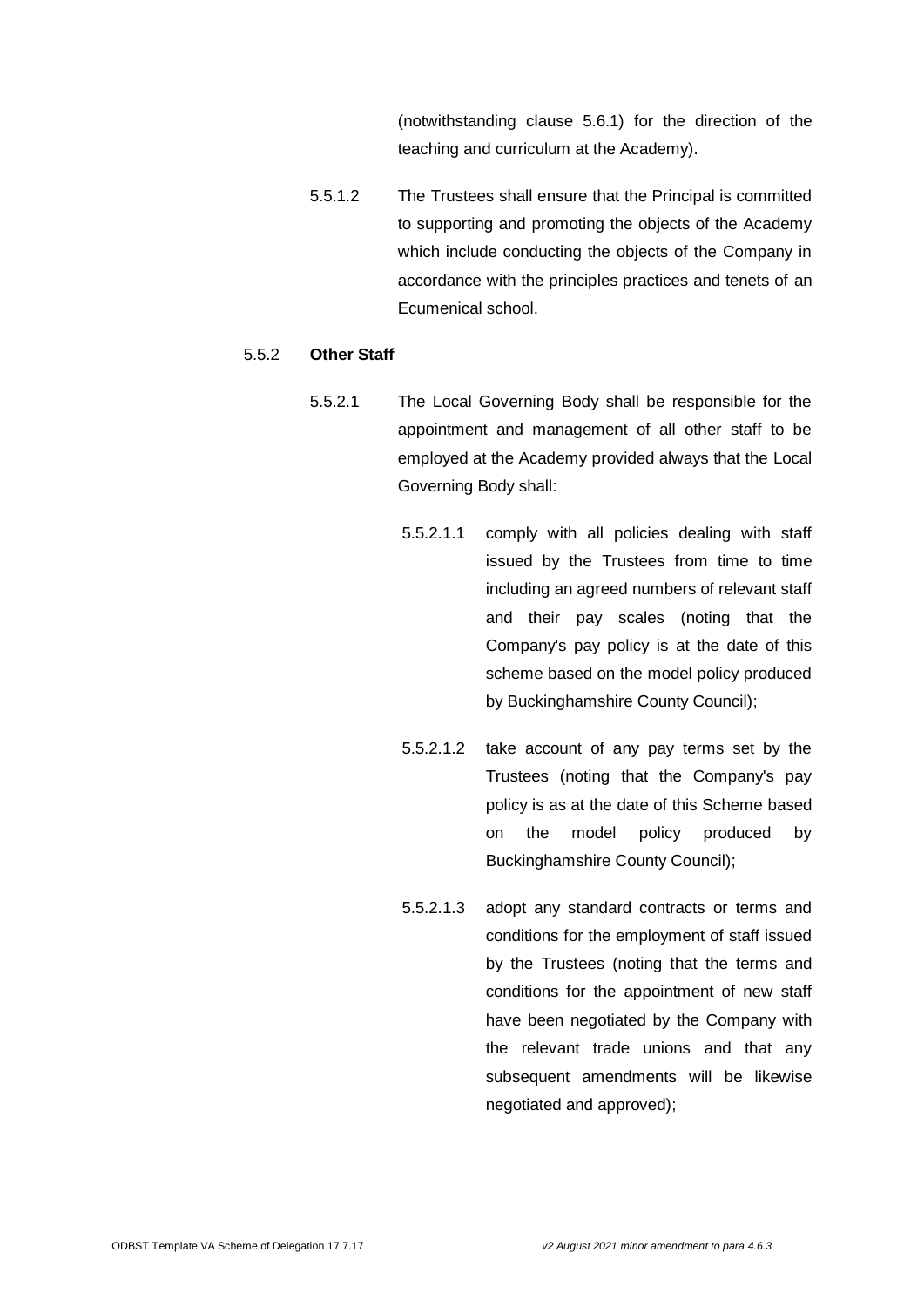- 5.5.2.1.4 manage any claims and disputes with staff members having regard to any advice and recommendations given by the Trustees.
- 5.5.2.2 The Local Governing Body shall ensure the performance management of all staff is carried out (including the Principal) and shall put in place procedures for the proper professional and personal development of staff.

#### 5.6 **Curriculum and Standards**

- 5.6.1 Bearing always in mind the Trustees' obligation to the Secretary of State to provide a broad and balanced curriculum, the Local Governing Body shall be responsible for planning and setting the curriculum for the Academy provided always that (i) the Trustees shall be responsible for the review of the curriculum; and (ii) the Local Governing Body agrees to give due regard to the views, suggestions and advice provided by the Trustees in this respect. The Trustees agree that the Local Governing Body may work alongside other schools and academies in order to aid the production of a broad and balanced curriculum.
- 5.6.2 The Trustees shall be responsible for the standards achieved by the Academy and the pupils attending the Academy but may have regard to, but not be bound by, the advice and recommendations of the Local Governing Body.
- 5.6.3 Subject to the provisions of any statutory admissions code, the Local Governing Body shall be responsible for the setting and the review from time to time of the Academy's admissions policy. The Trustees shall be ultimately responsible for the setting and approval of the admissions policy and no change will be made to the admissions criteria without the written consent of the Trustees and the DBE. For the avoidance of doubt the Trustees acknowledge that no substantive changes in the Academy's admissions criteria and policy are anticipated following the conversion of the Academy.
- 5.6.4 Any decision to expand the Academy shall be that of the Trustees (with the written consent of the DBE) but who shall have regard to the views of the Local Governing Body and the Trustees.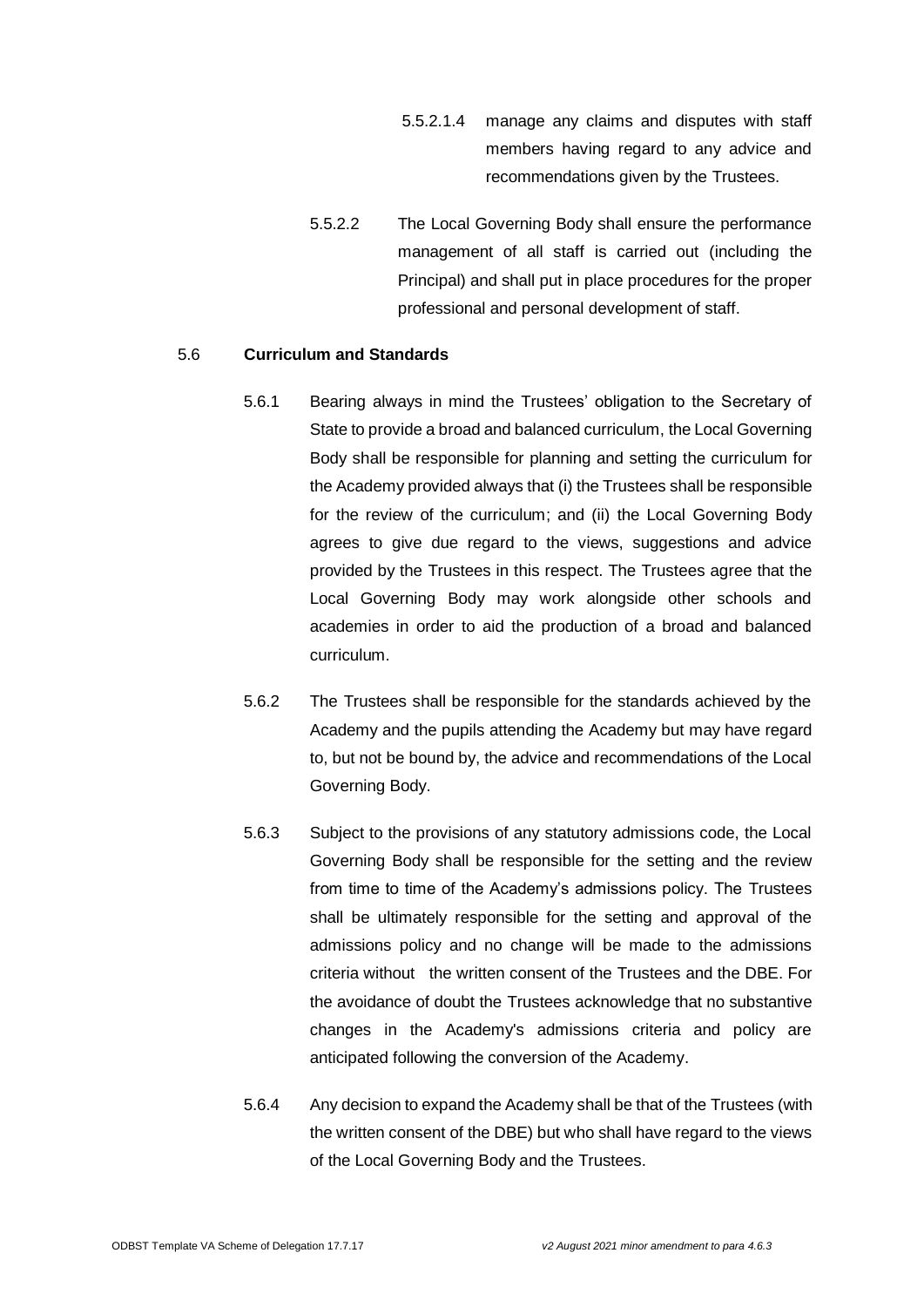# 5.7 **Extended Schools and Business Activities**

Whilst the undertaking of any activities which would be described as part of the Academy's "extended schools agenda" or any activities designed to generate business income, would be the responsibility of the Local Governing Body, this shall only be undertaken in a manner consistent with any policy set by the Trustees and having regard to the viability of such activities, the impact on the Academy's activities and any financial implications, such as the threat of taxation in light of the Company's charitable objects and any threat to funding provided by the Secretary of State.

## 5.8 **Regulatory Matters**

The responsibility for the satisfaction and observance of all regulatory and legal matters shall be the Trustees but the Local Governing Body shall do all such things as the Trustees may specify as being necessary to ensure that the Company is meeting its legal obligations.

# 6. **OPERATIONAL MATTERS**

- 6.1 The Local Governing Body shall comply with the obligations set out in the Appendix which deals with the day to day operation of the Local Governing Body.
- 6.2 The Local Governing Body will adopt and will comply with all policies of the Trustees communicated to the Local Governing Body.
- 6.3 Both the Trustees and all members of the Local Governing Body have a duty to act independently and not as agents of those who may have appointed them and will act with integrity, objectivity and honesty in the best interests of the Company and the Academy and shall be open about decisions and be prepared to justify those decisions except in so far as any matter may be considered confidential.
- 6.4 The Local Governing Body will review its policies and practices on a regular basis, having regard to recommendations made by the Trustees from time to time, in order to ensure that the governance of the Academy is best able to adapt to the changing political and legal environment.
- 6.5 The Local Governing Body shall provide such data and information regarding the business of the Academy, its staff and the pupils attending the Academy as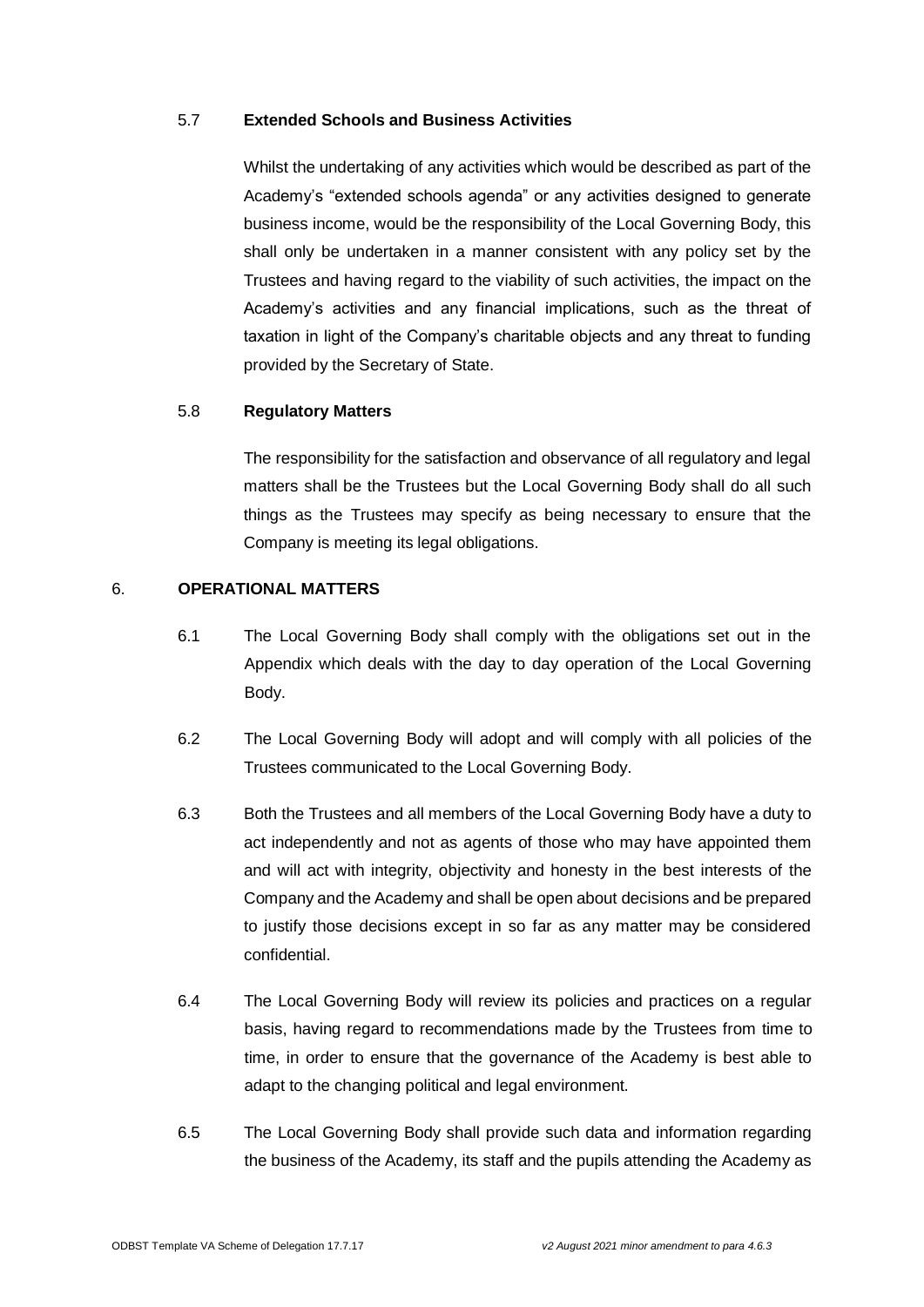the Trustees may require from time to time.

6.6 The Local Governing Body shall submit to any inspections by the Trustees and any inspections pursuant to section 48 of the Education Act 2005 and any additional inspections or any person appointed by the DBE for the purpose of ensuring that the Academy is being conducted in accordance with the practices and teachings of an Ecumenical school.

> The Local Governing Body shall work closely with and shall promptly implement any advice or recommendations made by the Trustees in the event that intervention is either threatened or is carried out by the Secretary of State and the Trustees expressly reserve the unfettered right to review or remove any power or responsibility conferred on the Local Governing Body under this Scheme of Delegation in such circumstances.

#### 7. **REVIEW AND TERMINATION**

- 7.1 This Scheme of Delegation shall operate from the Effective Date in respect of the named Academy.
- 7.2 The Scheme may be terminated by the Trustees at any time by giving notice in writing to the Local Governing Body.
- 7.3 Notwithstanding this being the first Scheme of Delegation to apply in respect of the Academy, the Trustees will have the absolute discretion to review this Scheme of Delegation and to alter any provisions of it.
- 7.4 In considering any material changes to this Scheme of Delegation or any framework on which it is based, the Trustees will have regard to and give due consideration of any views of the Local Governing Body.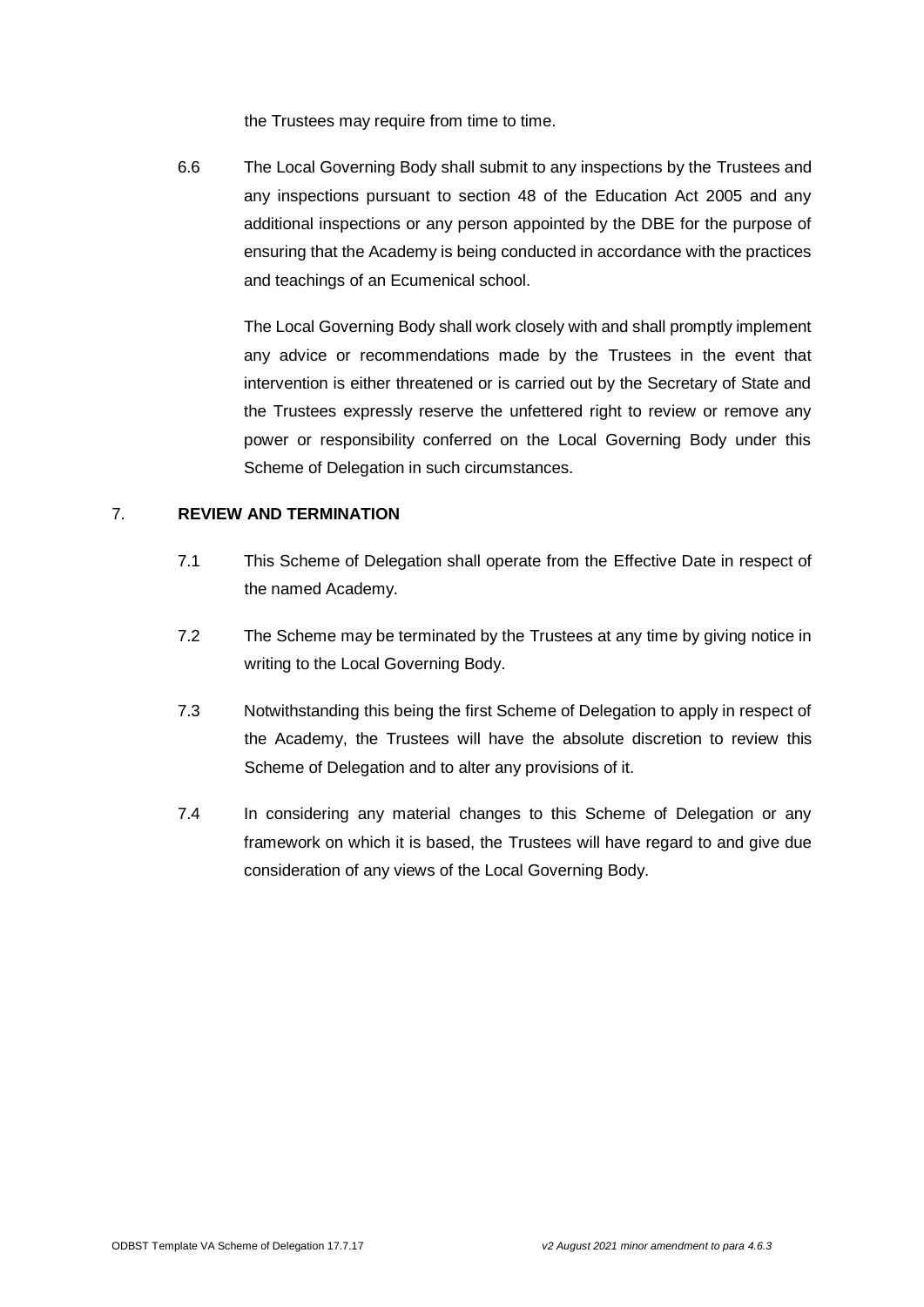# **APPENDIX**

# **FUNCTIONING OF THE LOCAL GOVERNING BODY**

## 1. **CHAIR AND VICE-CHAIR OF THE LOCAL GOVERNING BODY**

- 1.1 Unless the Trustees shall otherwise direct, the LGB Members shall each school year, at their first meeting in that year, elect a chair and a vice-chair and a chair of the finance committee from among their number to serve until a successor is appointed or a vacancy occurs as envisaged in paragraph 1.3. A person who is employed by the Company (whether or not at the Academy) shall not be eligible for election as chair or vice-chair.
- 1.2 Subject to paragraph 1.4, the chair and vice-chair and the chair of the finance committee shall hold office as such until his or her successor has been elected in accordance with this clause 1.
- 1.3 The chair or vice-chair or the chair of the finance committee may at any time resign his or her office by giving notice in writing to the Local Governing Body. The chair or vice-chair or finance Trustee shall cease to hold office if:
	- 1.3.1 He or she ceases to serve on the Local Governing Body;
	- 1.3.2 He or she is employed by the Company whether or not at the Academy;
	- 1.3.3 He or she is removed from office in accordance with this Scheme of Delegation; or
	- 1.3.4 in the case of the vice-chair, he or she is elected in accordance with this Scheme of Delegation to fill a vacancy in the office of chair.
- 1.4 Where by reason of any of the matters referred to in paragraph 1.3, a vacancy arises in the office of chair or vice-chair or the chair of the finance committee, the members of the Local Governing Body shall at its next meeting elect one of their number to fill that vacancy.
- 1.5 Where the chair is absent from any meeting or there is at the time a vacancy in the office of the chair, the vice-chair shall act as the chair for the purposes of the meeting.
- 1.6 Where in the circumstances referred to in paragraph 1.5 the vice-chair is also absent from the meeting or there is at the time a vacancy in the office of vice-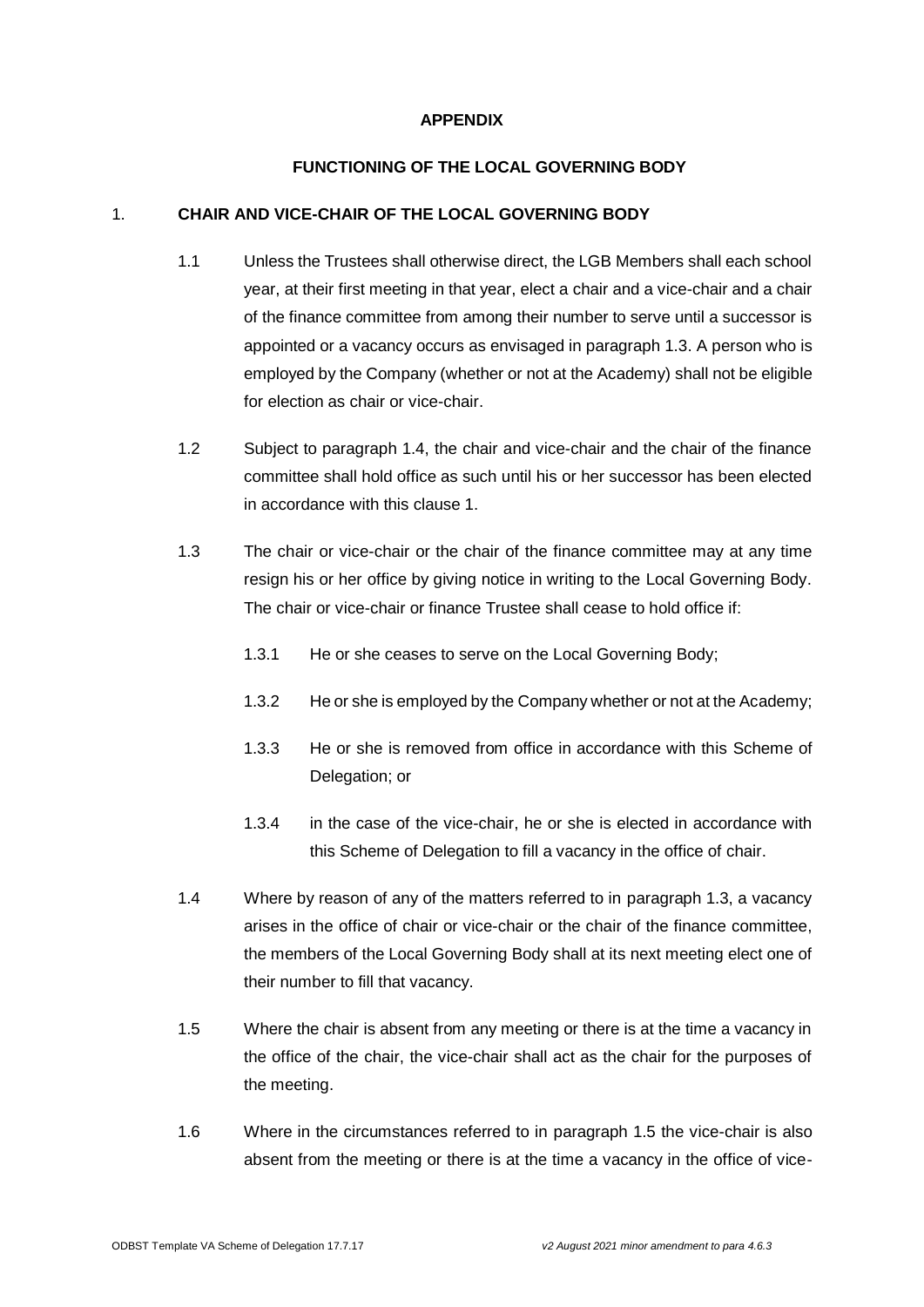chair, the LGB Members shall elect one of their number to act as a chair for the purposes of that meeting, provided that the person elected shall neither be a person who is employed by the Company (whether or not at the Academy) nor a Trustee.

- 1.7 A Trustee shall act as chair during that part of any meeting at which the chair is elected.
- 1.8 Any election of the chair or vice-chair which is contested shall be held by secret ballot.
- 1.9 The chair or vice-chair may be removed from office by the Trustees at any time or by the Local Governing Body in accordance with this Scheme of Delegation.
- 1.10 A resolution to remove the chair or vice-chair from office which is passed at a meeting of the Local Governing Body shall not have effect unless:
	- 1.10.1 it is confirmed by a resolution passed at a second meeting of the Local Governing Body held not less than fourteen days after the first meeting; and
	- 1.10.2 the matter of the chair's or vice-chair's removal from office is specified as an item of business on the agenda for each of those meetings.
- 1.11 Before a resolution is passed by the Local Governing Body at the relevant meeting as to whether to confirm the previous resolution to remove the chair or vice-chair from office, the person or persons proposing his or her removal shall at that meeting state their reasons for doing so and the chair or vice-chair shall be given an opportunity to make a statement in response.

### 2. **CONFLICTS OF INTEREST**

2.1 Any LGB Member who has or can have any direct or indirect duty or personal interest (including but not limited to any Personal Financial Interest) which conflicts or may conflict with his or her duties as a LGB Member shall disclose that fact to the Local Governing Body as soon as he becomes aware of it. A person must absent himself or herself from any discussions of the Local Governing Body in which it is possible that a conflict will arise between his or her duty to act solely in the interests of the Academy and any duty or personal interest (including but not limited to any Personal Financial Interest).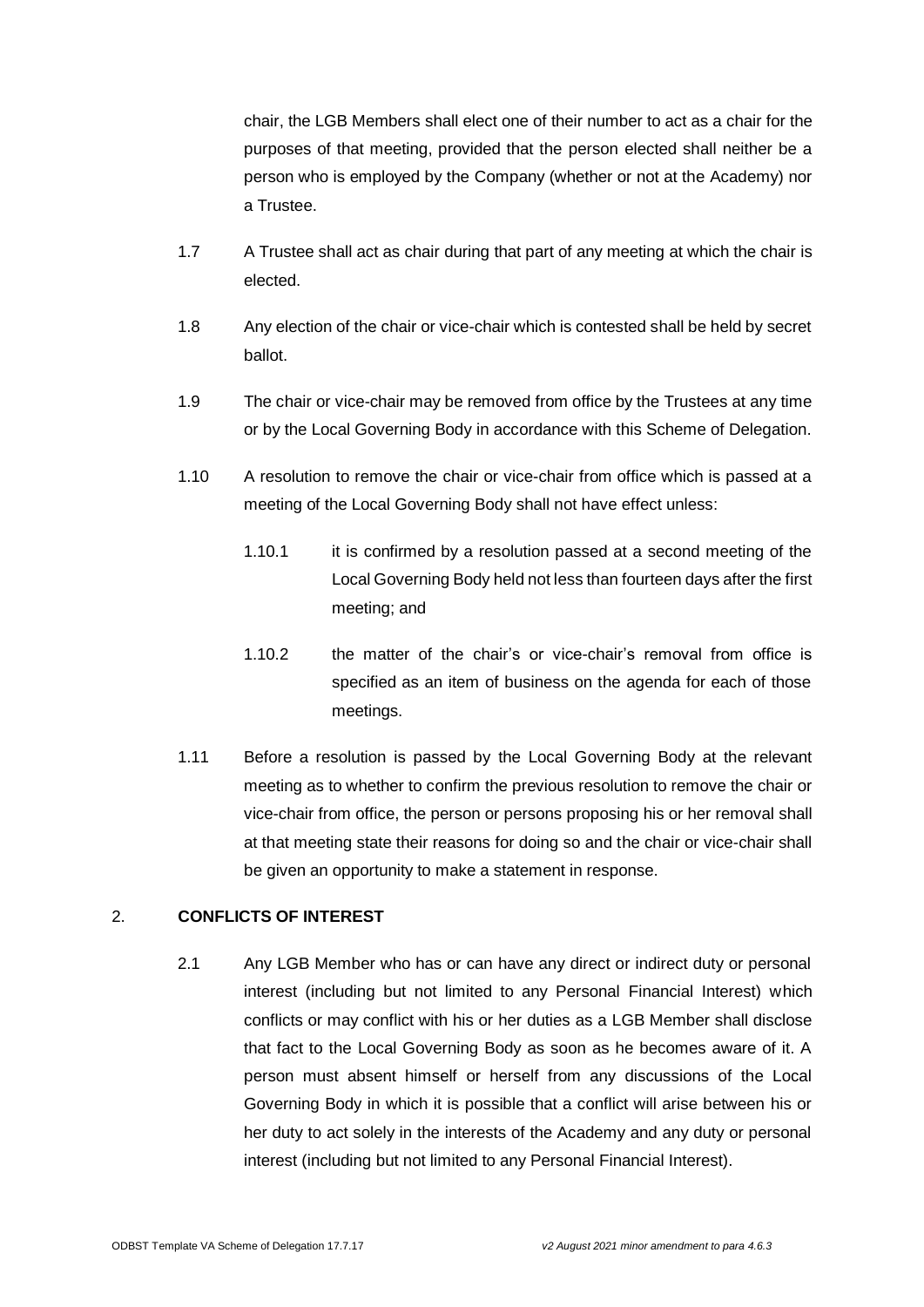- 2.2 For the purpose of paragraph 2.1, a person has a Personal Financial Interest if he or she is in the employment of the Company or is in receipt of remuneration or the provision of any other benefit directly from the Company or in some other way is linked to the Company or the Academy.
- 2.3 In any conflict between any provision of this Scheme of Delegation and the Articles, the Articles shall prevail.
- 2.4 Any disagreement between the members of the Local Governing Body and the Principal or any subcommittee of the Local Governing Body shall be referred to the Trustees for their determination.
- 2.5 The Local Governing Body shall maintain a register of business interests of its Governors.

# 3. **THE MINUTES**

- 3.1 The minutes of the proceedings of a meeting of the Local Governing Body shall be drawn up and entered into written records kept for the purpose by the person authorised to keep the minutes of the Local Governing Body; and shall be signed (subject to the approval of the members of the Local Governing Body) at the same or next subsequent meeting by the person acting as chair thereof. The minutes shall include a record of:
	- 3.1.1 all appointments of officers made by the Local Governing Body; and
	- 3.1.2 all proceedings at meetings of the Local Governing Body and of committees of the Local Governing Body including the names of all persons present at each such meeting.
- 3.2 The chair shall ensure that copies of minutes of all meetings of the Local Governing Body (and such of the subcommittees as the Trustees shall from time to time notify) shall be provided to the Trustees and the DBE as soon as reasonably practicable after those minutes are approved.

### 4. **COMMITTEES**

4.1 Subject to this Scheme of Delegation and to any contrary direction by the Trustees, the Local Governing Body shall establish a Finance Committee and may establish any other subcommittee. The constitution, membership and proceedings of any subcommittee shall be determined by the Local Governing Body but having regard to any views of the Trustees. Subject to 4.2 below, the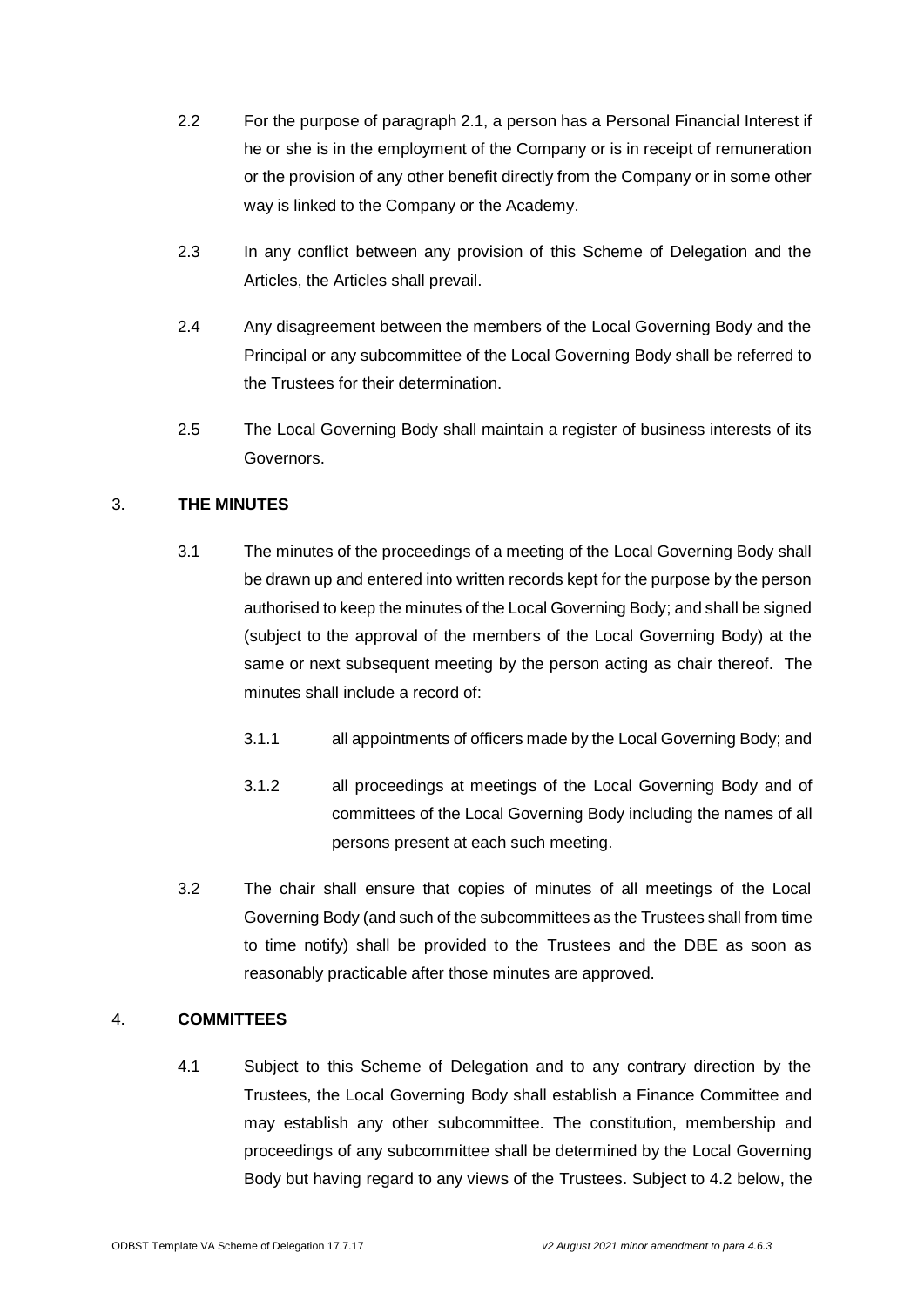establishment, terms of reference, constitution and membership of any subcommittee shall be reviewed in consultation with and having regard to the views of the Trustees at least once in every twelve months. The membership of any subcommittee may include persons who do not also serve on the Local Governing Body, provided that a majority of the members of any such subcommittee shall be members of the Local Governing Body or Trustees. The Local Governing Body may determine that some or all of the members of a subcommittee who are not Trustees or who do not serve on the Local Governing Body shall be entitled to vote in any proceedings of the subcommittee. No vote on any matter shall be taken at a meeting of a subcommittee unless the majority of members of the subcommittee present either are Trustees or LGB Members.

4.2 The terms of reference, constitution and membership of the Finance Committee shall be such as shall first have been agreed in writing by the Trustees.

# 5. **DELEGATION**

- 5.1 Provided such power or function has been delegated to the Local Governing Body, the Local Governing Body may further delegate to any person serving on the Local Governing Body, committee, the Principal or any other holder of an executive office, such of their powers or functions as they consider desirable to be exercised by them. Any such delegation may be made subject to any conditions either the Trustees or the Local Governing Body may impose and may be revoked or altered.
- 5.2 Where any power or function of the Trustees or the Local Governing Body is exercised by the Finance Committee or any other subcommittee, any Trustee or LGB Member, the Principal or any other holder of an executive office, that person or subcommittee shall report to the Local Governing Body in respect of any action taken or decision made with respect to the exercise of that power or function at the meeting of the Local Governing Body immediately following the taking of the action or the making of the decision.

## 6. **MEETINGS OF THE LOCAL GOVERNING BODY**

- 6.1 Subject to this Scheme of Delegation, the Local Governing Body may regulate its proceedings as the members of the Local Governing Body think fit.
- 6.2 The Local Governing Body shall meet at least three times in every school year. Meetings of the Local Governing Body shall be convened by the secretary to the Local Governing Body. In exercising his or her functions under this Scheme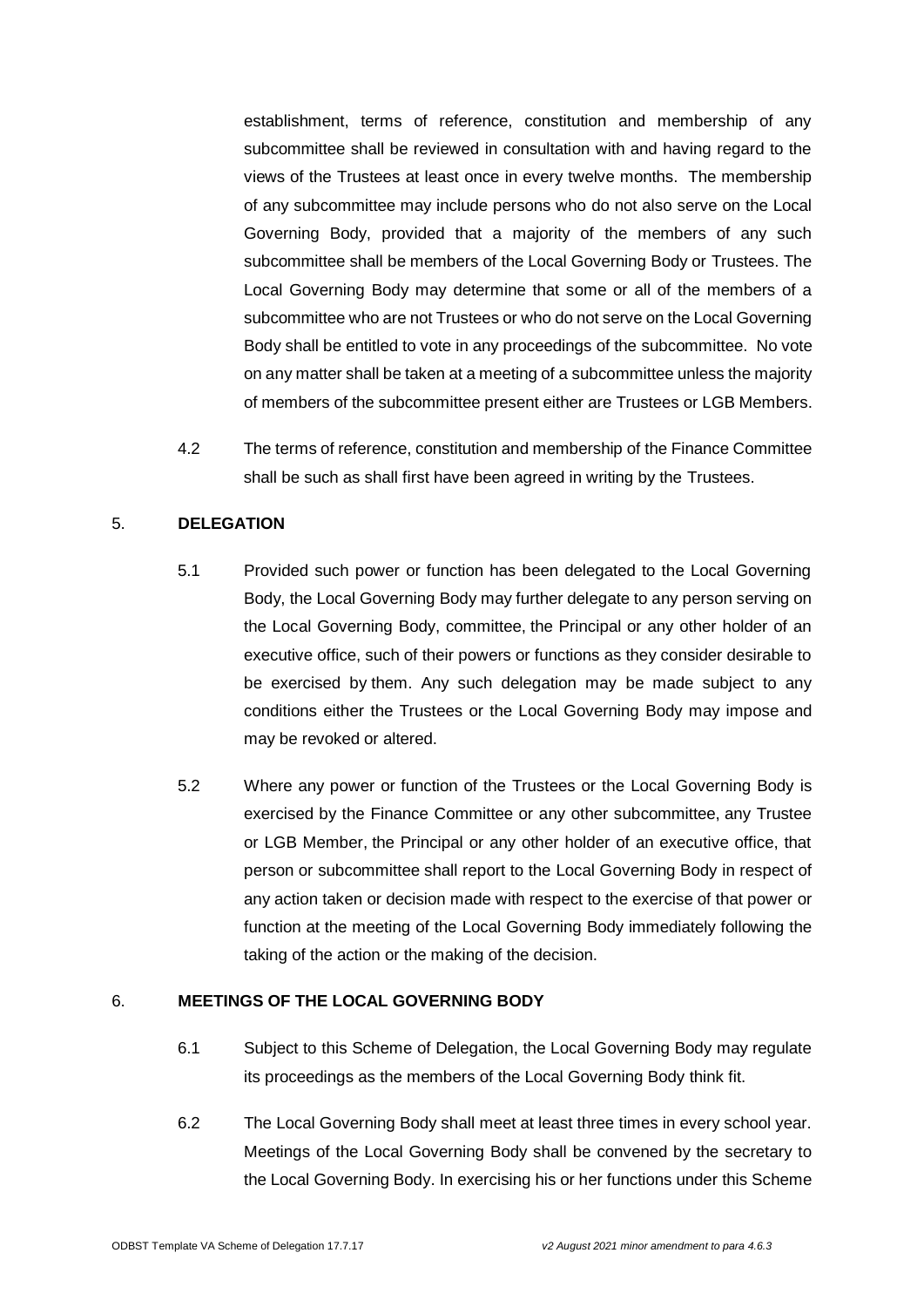of Delegation the clerk shall comply with any direction:

- 6.2.1 given by the Trustees or the Local Governing Body; or
- 6.2.2 given by the chair of the Local Governing Body or, in his or her absence or where there is a vacancy in the office of chair, the vicechair of the Local Governing Body, so far as such direction is not inconsistent with any direction given as mentioned in 6.2.1 above.
- 6.3 Any three members of the Local Governing Body may, by notice in writing given to the secretary, requisition a meeting of the Local Governing Body; and it shall be the duty of the clerk to convene such a meeting as soon as is reasonably practicable.
- 6.4 Each LGB Member shall be given at least seven clear days before the date of a meeting:
	- 6.4.1 notice in writing thereof, signed by the clerk, and sent to each LGB Member at the address provided by each member from time to time; and
	- 6.4.2 a copy of the agenda for the meeting;

provided that where the Trustees, the chair or, in his or her absence or where there is a vacancy in the office of chair, the vice-chair, so determines on the ground that there are matters demanding urgent consideration, it shall be sufficient if the written notice of a meeting, and the copy of the agenda thereof are given within such shorter period as he directs.

- 6.5 The convening of a meeting and the proceedings conducted thereat shall not be invalidated by reason of any individual not having received written notice of the meeting or a copy of the agenda thereof.
- 6.6 A resolution to rescind or vary a resolution carried at a previous meeting of the Local Governing Body shall not be proposed at a meeting of the Local Governing Body unless the consideration of the rescission or variation of the previous resolution is a specific item of business on the agenda for that meeting.
- 6.7 A meeting of the Local Governing Body shall be terminated forthwith if:
	- 6.7.1 the members of the Local Governing Body so resolve; or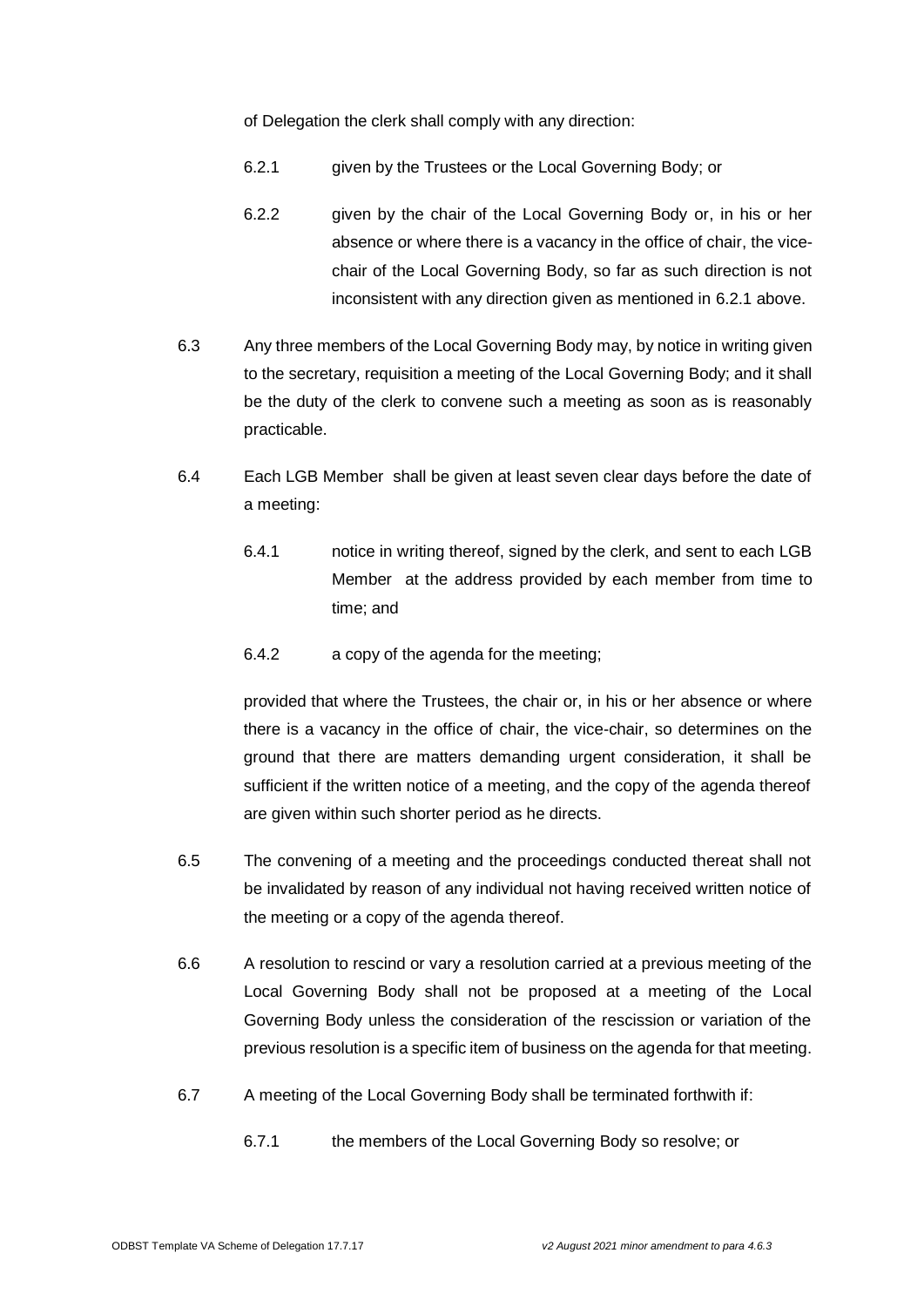- 6.7.2 the number of members present ceases to constitute a quorum for a meeting of the Local Governing Body in accordance with paragraph 6.10, subject to paragraph 6.12.
- 6.8 Where in accordance with paragraph 6.7 a meeting is not held or is terminated before all the matters specified as items of business on the agenda for the meeting have been disposed of, a further meeting shall be convened by the clerk as soon as is reasonably practicable, but in any event within seven days of the date on which the meeting was originally to be held or was so terminated.
- 6.9 Where the Local Governing Body resolves in accordance with paragraph 6.7 to adjourn a meeting before all the items of business on the agenda have been disposed of, the Local Governing Body shall before doing so determine the time and date at which a further meeting is to be held for the purposes of completing the consideration of those items, and they shall direct the clerk to convene a meeting accordingly.
- 6.10 Subject to paragraph 6.12, the quorum for a meeting of the Local Governing Body, and any vote on any matter thereat, shall be three of the members of the Local Governing Body, or, where greater, any one third (rounded up to a whole number) of the total number of persons holding office on the Local Governing Body at the date of the meeting a majority of the quorum must be made up of Foundation LGB Members.
- 6.11 The Local Governing Body may act notwithstanding any vacancies on its board, but, if the numbers of persons serving is less than the number fixed as the quorum, the continuing persons may act only for the purpose of filling vacancies or of calling a general meeting.
- 6.12 The quorum for the purposes of:
	- 6.12.1 appointing a Parent LGB Member;
	- 6.12.2 any vote on the removal of a LGB Member in accordance with this Scheme of Delegation;
	- 6.12.3 any vote on the removal of the chair of the Local Governing Body;

shall be any two-thirds (rounded up to a whole number) of the persons who are at the time persons entitled to vote on those respective matters [.

6.13 Subject to this Scheme of Delegation, every question to be decided at a meeting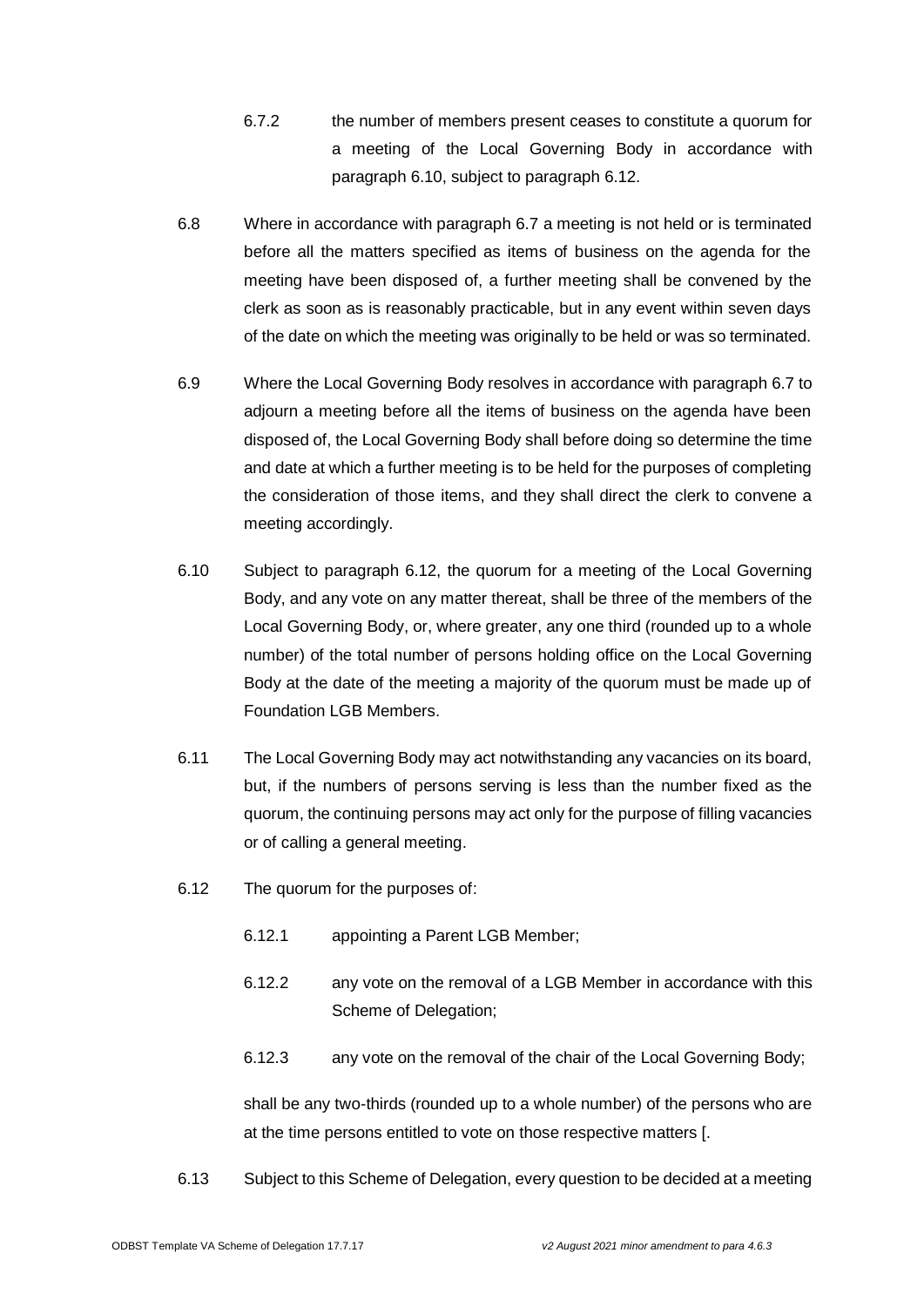of the Local Governing Body shall be determined by a majority of the votes of the persons present and entitled to vote on the question. Every LGB Member shall have one vote.

- 6.14 Subject to paragraphs 6.10 6.12, where there is an equal division of votes, the chair of the meeting shall have a casting vote in addition to any other vote he or she may have.
- 6.15 The proceedings of the Local Governing Body shall not be invalidated by
	- 6.15.1 any vacancy on the board; or
	- 6.15.2 any defect in the election, appointment or nomination of any person serving on the Local Governing Body.
- 6.16 A resolution in writing, signed by all the persons entitled to receive notice of a meeting of the Local Governing Body or of a subcommittee of the Local Governing Body, shall be valid and effective as if it had been passed at a meeting of the Local Governing Body or (as the case may be) a subcommittee of the Local Governing Body duly convened and held. Such a resolution may consist of several documents in the same form, each signed by one or more of the members of the Local Governing Body and may include an electronic communication by or on behalf of the Local Governing Body indicating their agreement to the form of resolution providing that the member has previously notified the Local Governing Body in writing of the email address or addresses which the member will use.
- 6.17 Subject to paragraph 6.18, the Local Governing Body shall ensure that a copy of:
	- 6.17.1 the agenda for every meeting of the Local Governing Body;
	- 6.17.2 the signed minutes of every such meeting; and
	- 6.17.3 any report, document or other paper considered at any such meeting,

are, as soon as is reasonably practicable, made available at the Academy to persons wishing to inspect them.

6.18 There may be excluded from any item required to be made available in pursuance of paragraph 6.17, any material relating to: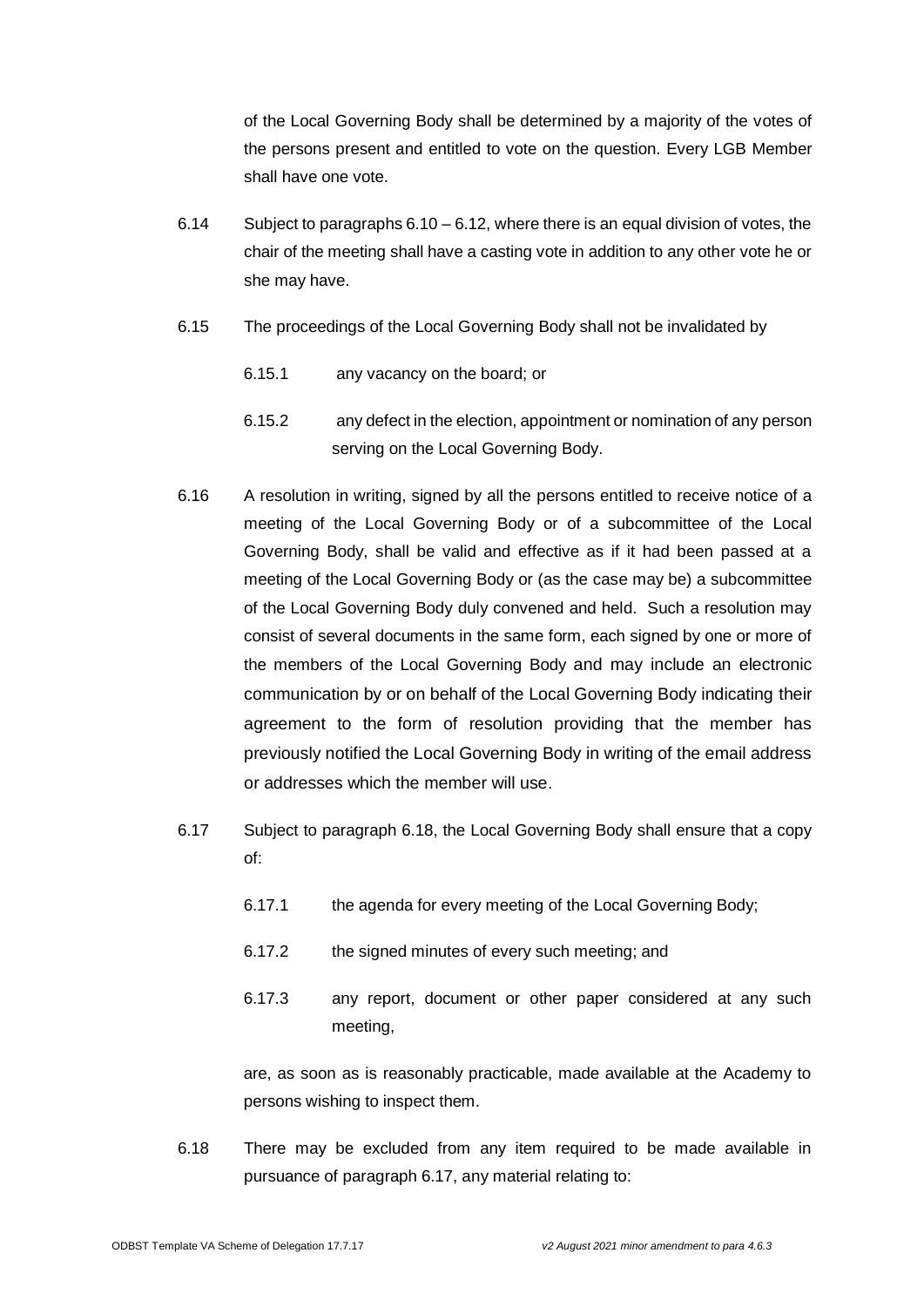- 6.18.1 a named teacher or other person employed, or proposed to be employed, at the Academy;
- 6.18.2 a named pupil at, or candidate for admission to, the Academy; and
- 6.18.3 any matter which, by reason of its nature, the Local Governing Body is satisfied should remain confidential.
- 6.19 Any LGB Member shall be able to participate in meetings of the Local Governing Body by telephone or video conference provided that:
	- 6.19.1 He or she has given notice of his or her intention to do so detailing the telephone number on which he or she can be reached and/or appropriate details of the video conference suite from which he or she shall be taking part at the time of the meeting at least 48 hours before the meeting; and
	- 6.19.2 the Local Governing Body has access to the appropriate equipment if after all reasonable efforts it does not prove possible for the person to participate by telephone or video conference the meeting may still proceed with its business provided it is otherwise quorate.

# 7. **NOTICES**

- 7.1 Any notice to be given to or by any person pursuant to this Scheme of Delegation (other than a notice calling a meeting of the Local Governing Body) shall be in writing or shall be given using electronic communications to an address for the time being notified for that purpose to the person giving the notice. In these Articles, "Address" in relation to electronic communications, includes a number or address used for the purposes of such communications.
- 7.2 A notice may be given by the Local Governing Body to its members either personally or by sending it by post in a prepaid envelope addressed to the member at his or her registered address or by leaving it at that address or by giving it using electronic communications to an address for the time being notified to the Local Governing Body by the member. A member whose registered address is not within the United Kingdom and who gives to the Local Governing Body an address within the United Kingdom at which notices may be given to him or her, or an address to which notices may be sent using electronic communications, shall be entitled to have notices given to him or her at that address, but otherwise no such member shall be entitled to receive any notice